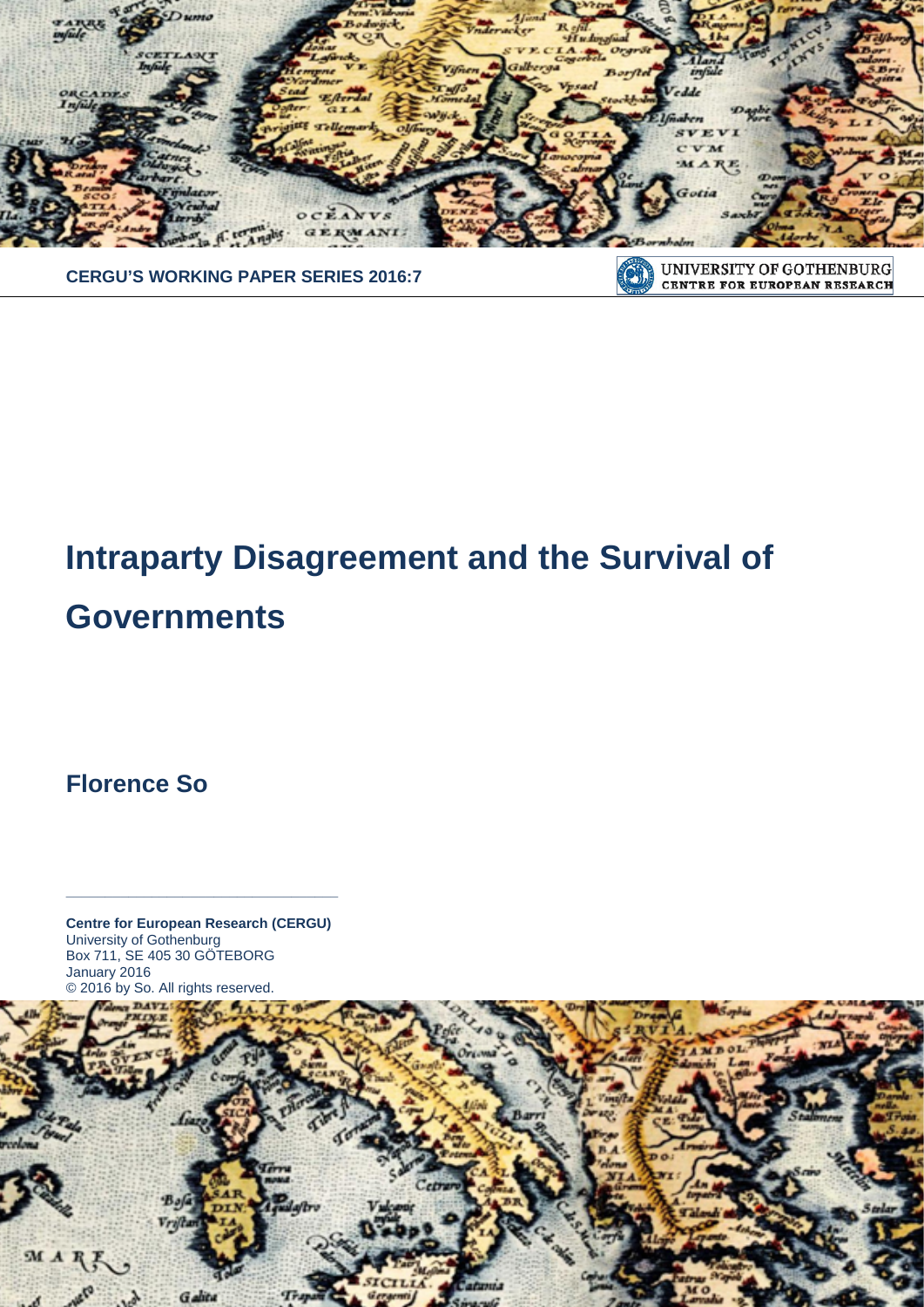This paper was presented at The Workshop on Intra-Party Politics in Gothenburg 17-18 September 2015. The workshop was co-organized by CERGU and the Party Research Network, with the support of the Swedish Research Council and the Swedish Network for European Studies in Political Science. Papers in the workshop focused on three aspects of the internal dynamics of political parties; sources of information on internal party politics, addressing and reconciling disagreements within political parties, and the electoral or other ramifications of internal tensions or divisions within parties.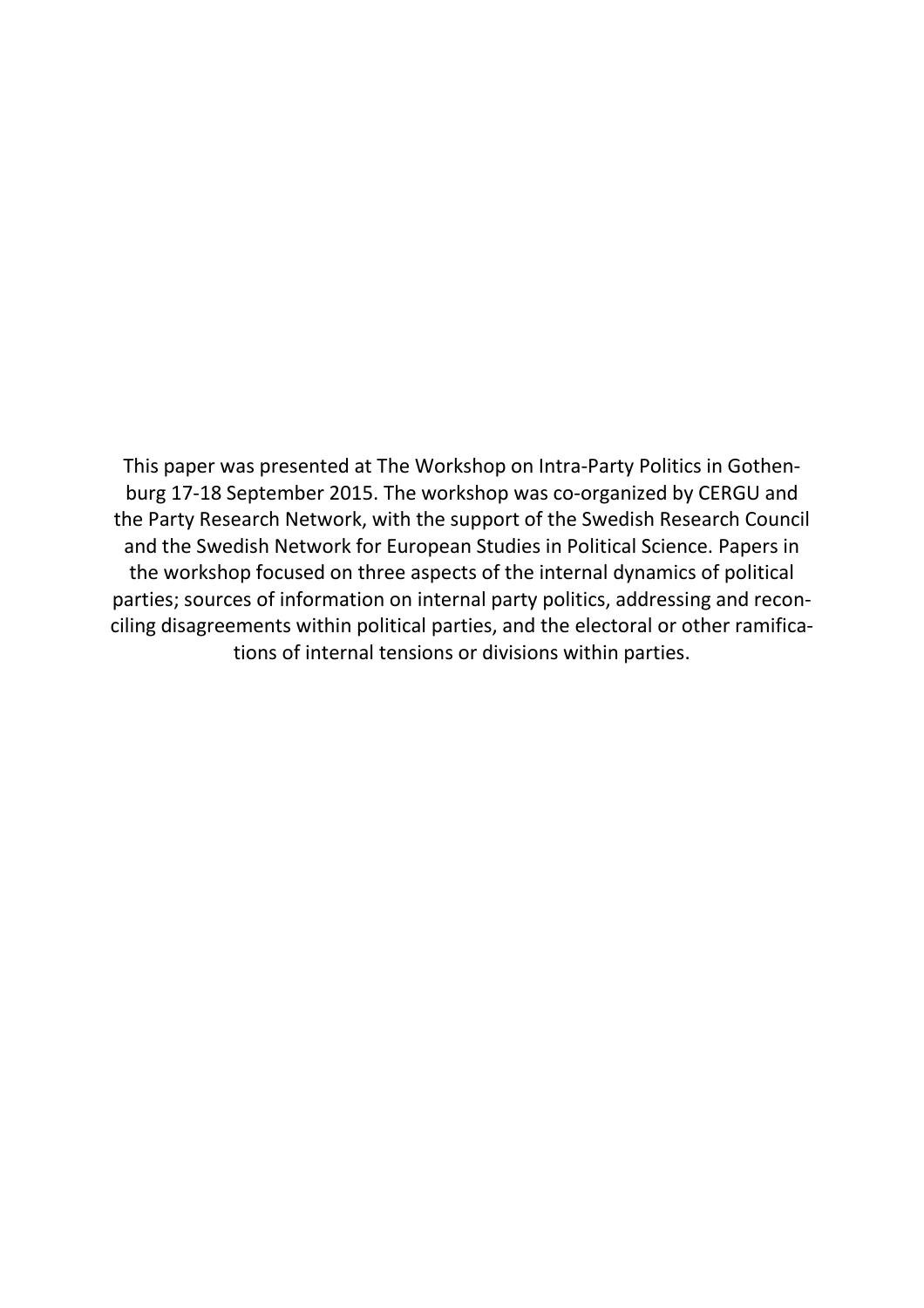# Intraparty Disagreement and The Survival of

Governments

Florence So

Department of Political Science, Aarhus University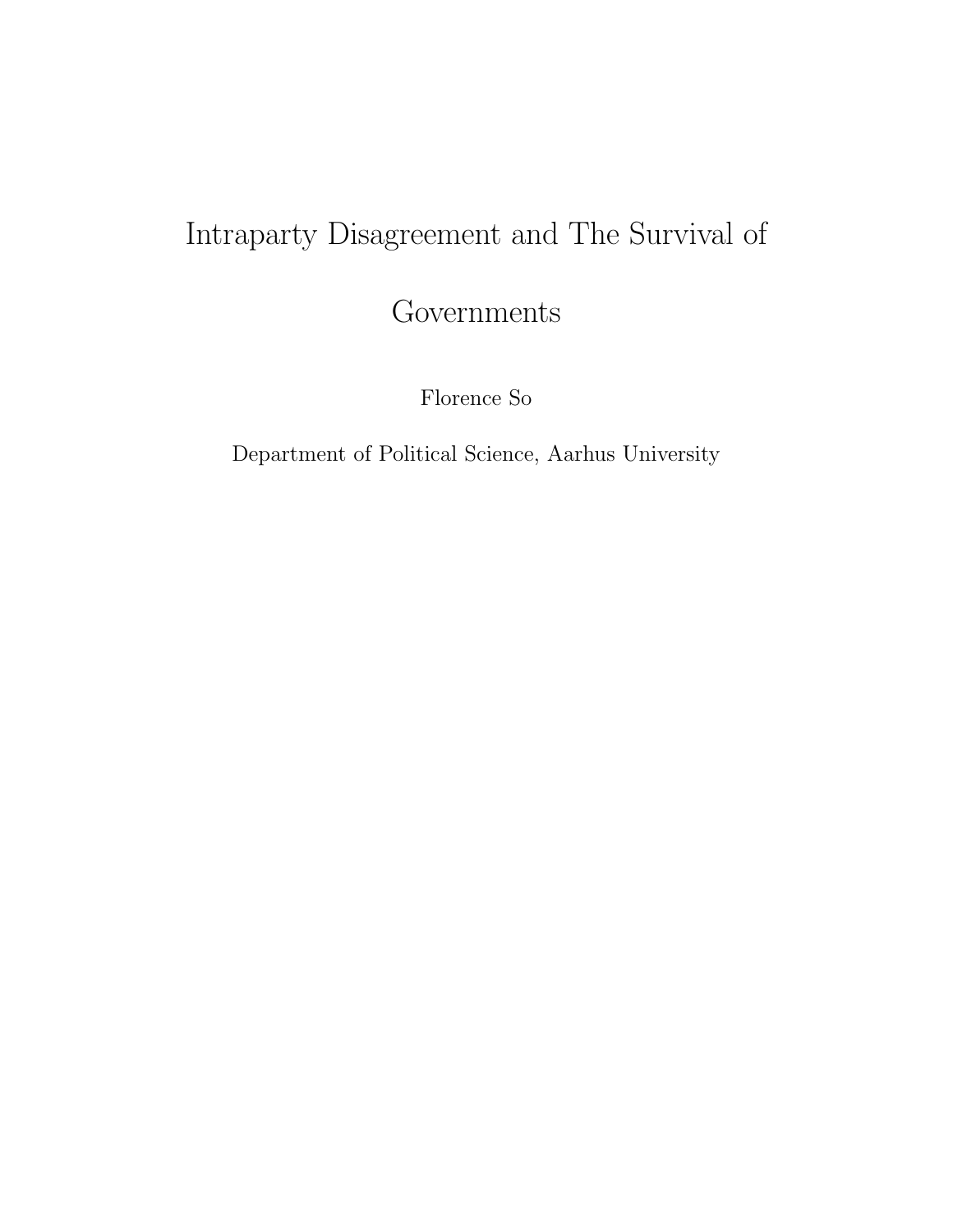## Abstract

Classical works on coalition and cabinet survival often assume that factionized parties negatively impact government durability. In this paper, however, I argue that intraparty factions can protect coalitions against exogenous policy shocks, thereby lengthening the coalition's lifespan. Governments sometimes need to address issues that are not stated in, or even contradict, the coalition agreement. The collective action problems that are inherent in factionalized parties offer government party leaders leeway in their responses to exogenous policy shocks. I illustrate this using a game theoretic model. The model predicts that, counterintuitively, the more factions a party is plagued with, the less likely that an exogenous policy shock would result in coalition breakdown.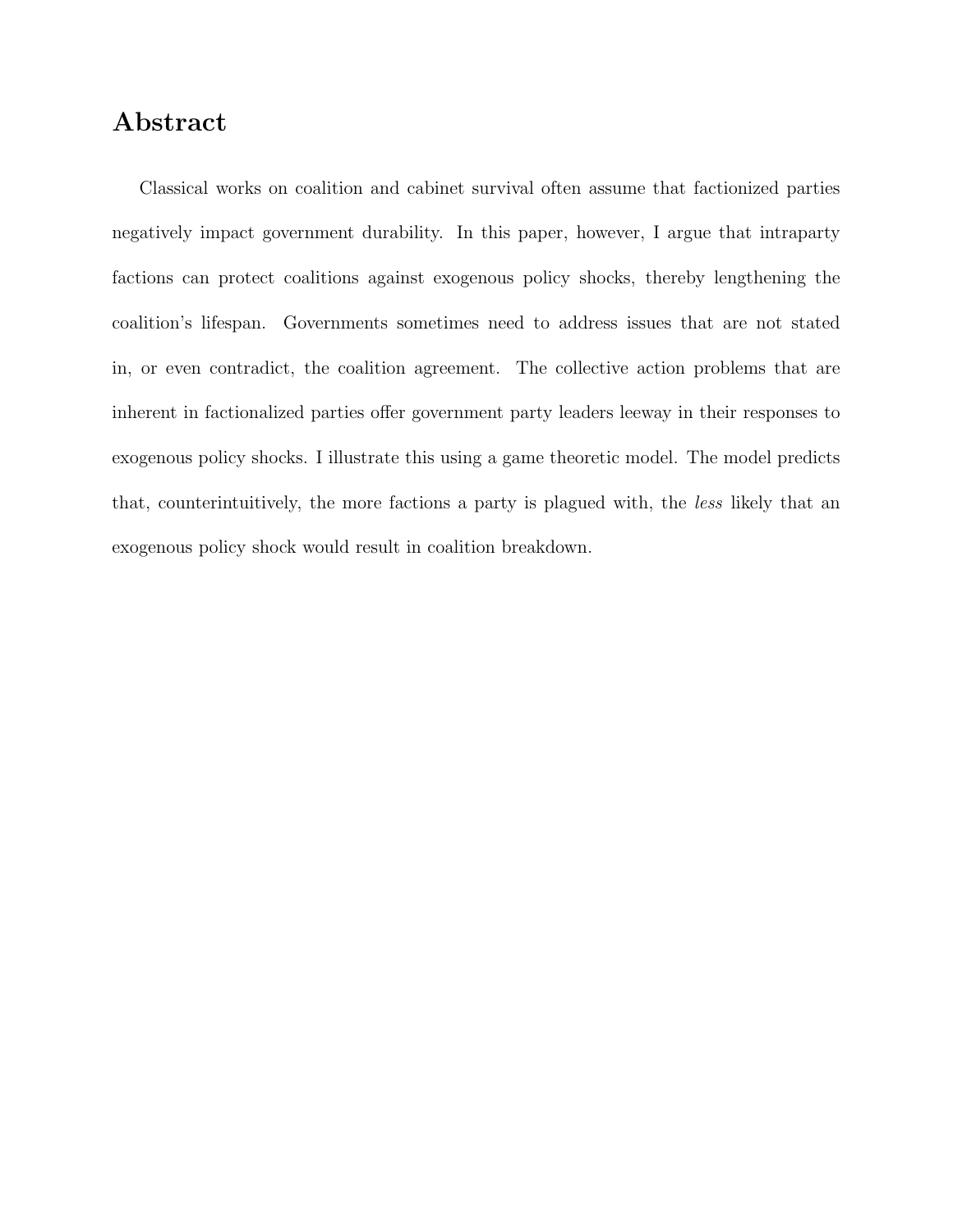Not all coalitions can weather political shocks. As Strøm's (1994) study of coalition bargaining failure in Norway and Laver's (1999) model of party discipline within coalitions have demonstrated, intraparty conflicts can threaten a coalition's survival. Meanwhile, changes in the electoral landscape may favor one coalition party over another. Over the span of a government's lifetime, it would also face policy shocks, such as an economic recession, oil spills, or refugee crisis. These "critical events" have the potential to break a government.<sup>1</sup> Exogenous political events can exacerbate policy disagreement between partners–even those who come from the same ideological family–and catalyze coalition breakdown. Yet, exiting a coalition is risky because it either triggers an early election and subsequent punishment by voters, or an alternative government may form without an election. Under what conditions, then, do policy shocks result in coalition breakdown? Why do some coalitions survive despite these shocks?

In this paper, I argue that although a severe policy shock can increase the likelihood of coalition breakdown, counterintuitively, the collective action problems that exist among a government party's factions can guard the coalition against termination. Although factions engender greater intra-party disagreement on policies, too much infighting damages each faction's ability to influence the government's policymaking process. This is because the more factions a party has and/or the more dispersed their power is, the less likely that rebellion from an individual faction will trigger a revolt against the party leader. Since the party leader is shielded against eviction, (s)he can commit to the coalition's survival. Even

<sup>&</sup>lt;sup>1</sup>See Alt and Brown (1989), Brown et al. (1994), Diermeier and Stevenson (1999, 2000), Diermeier and Feddeersen (1999), and King et al. (1990).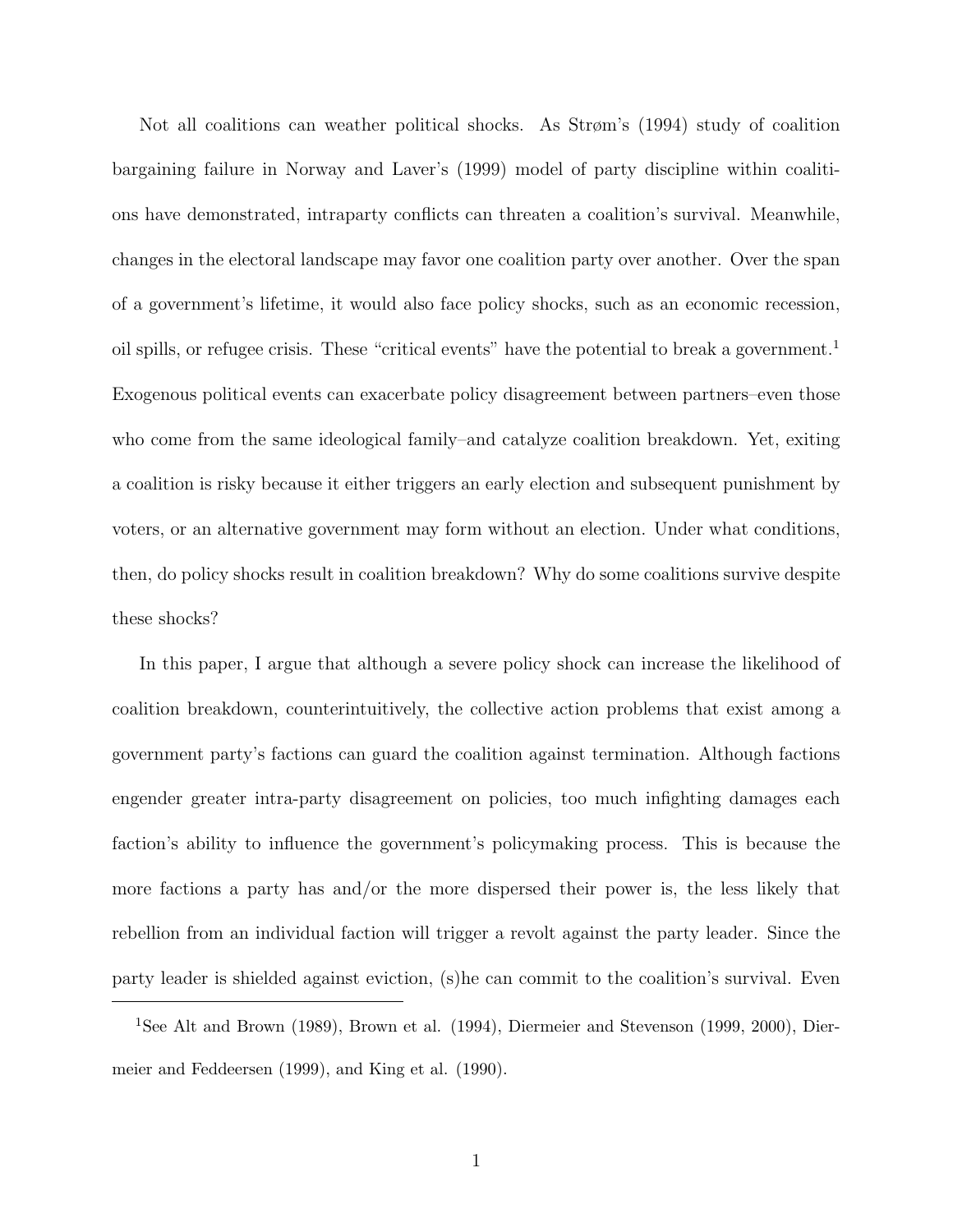if an individual faction is powerful, if the benefits of being in government is large for the other coalition partner, the likelihood that the coalition can weather the policy shock would still be high. I illustrate this logic using a game theoretic model. The model predicts that, when hit with an exogenous policy shock, a coalition is more likely to survive when one of the government parties is plagued with a high degree of factionalism.

## Why Study Intraparty Dynamics in Coalitions?

Classical explanations of coalition breakdown emphasize policy incompatibility (Laver and Budge 1992). Lupia and Strøm (1995) and Diermeier and Stevenson (1999) argue that, although coalition termination involves strategic incentives, the more divergent the coalition partners' ideologies are, the more likely that random, exogenous shocks can cause them to split. Yet, as in the case of the Dutch Purple Coalition, some coalitions are able to survive crises despite their vast left-right ideological differences. Logically, left-right policy incompatibility, by itself, should not be a sufficient element in predicting coalition termination. As Laver and Shepsle's (1990; 1996) models of ministerial government highlight, the strategic play behind the division of portfolios, in multidimensional policy space, would have alleviated the initial positional differences between parties; consequently, in equilibrium, these differences should prevent incompatible parties from forming governments together.

Other explanations for the variation in cabinet durability center on how institutional characteristics mediate the impact of critical events on government survival. One such mechanism the use of junior ministers as watchdogs (Thies 2001). This, though may be too costly for junior coalition partners, especially if they cannot produce enough elected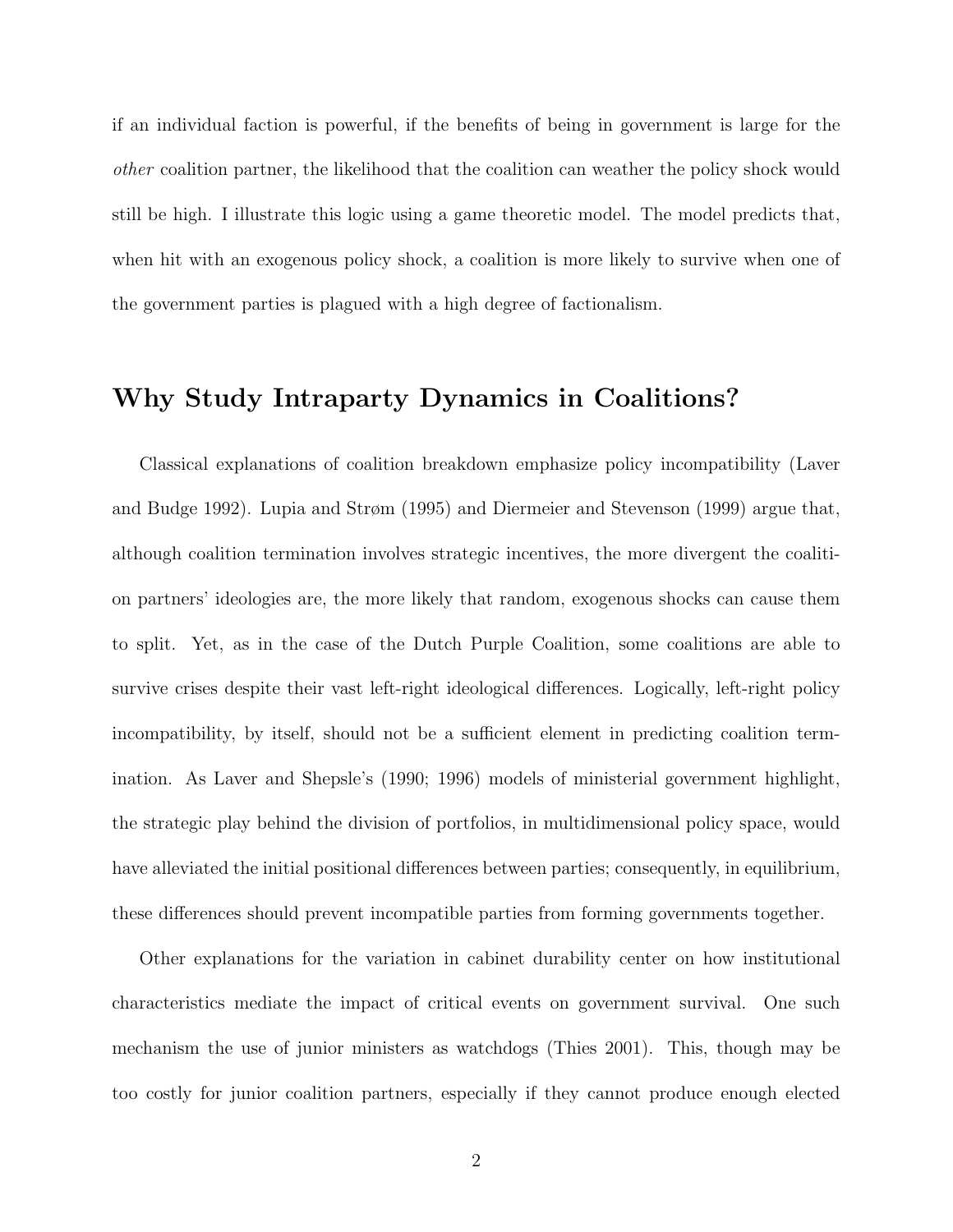members to monitor all portfolios, or if there are multiple government parties fighting for the same junior ministerial positions. Others argue that government type impacts a coalition's duration. Diermeier and Merlo (2000), for example, predict that minimum-winning coalitions should last the longest, since they are the easiest to ensure legislative discipline, and minority governments would be the most vulnerable to breakdown. Parliamentary scrutiny also offers coalition partners ways to solve their policy incompatibilities, thereby avoiding coalition breakdown (Martin and Vanberg 2004). Moreover, standing committees that allow for legislative reviews in parliament may present an advantage to certain government parties and allow them to force their legislative agendas on their coalition partners (Martin and Vanberg 2005).

Although parliamentary procedures can ameliorate intra-coalitional agency problems and prevent ministerial drifts, government breakdown still occur. This suggests that these parliamentary procedures alone is insufficient in predicting how coalitions handle policy shocks. This is because coalition partners may not always prioritize breakdown prevention. As distinct parties, they would have to compete for votes in every election. Consequently, they would not only need to ensure their credibility as coalition partners, but would also need to satisfy the demands of their parties' grassroots to ensure their support at the next parliamentary election. Thus, while legislative institutions can on average lessen ministerial drift, they cannot explain disintegration during critical events–especially ones that engender policy strife between coalition partners (Laver 2003).

Moreover, parties are often made up of factions, implying that they are susceptible to divergent intraparty demands. Although scholars using institutional and event-history based approaches assume that parties are unitary actors, internal disagreements do occur, and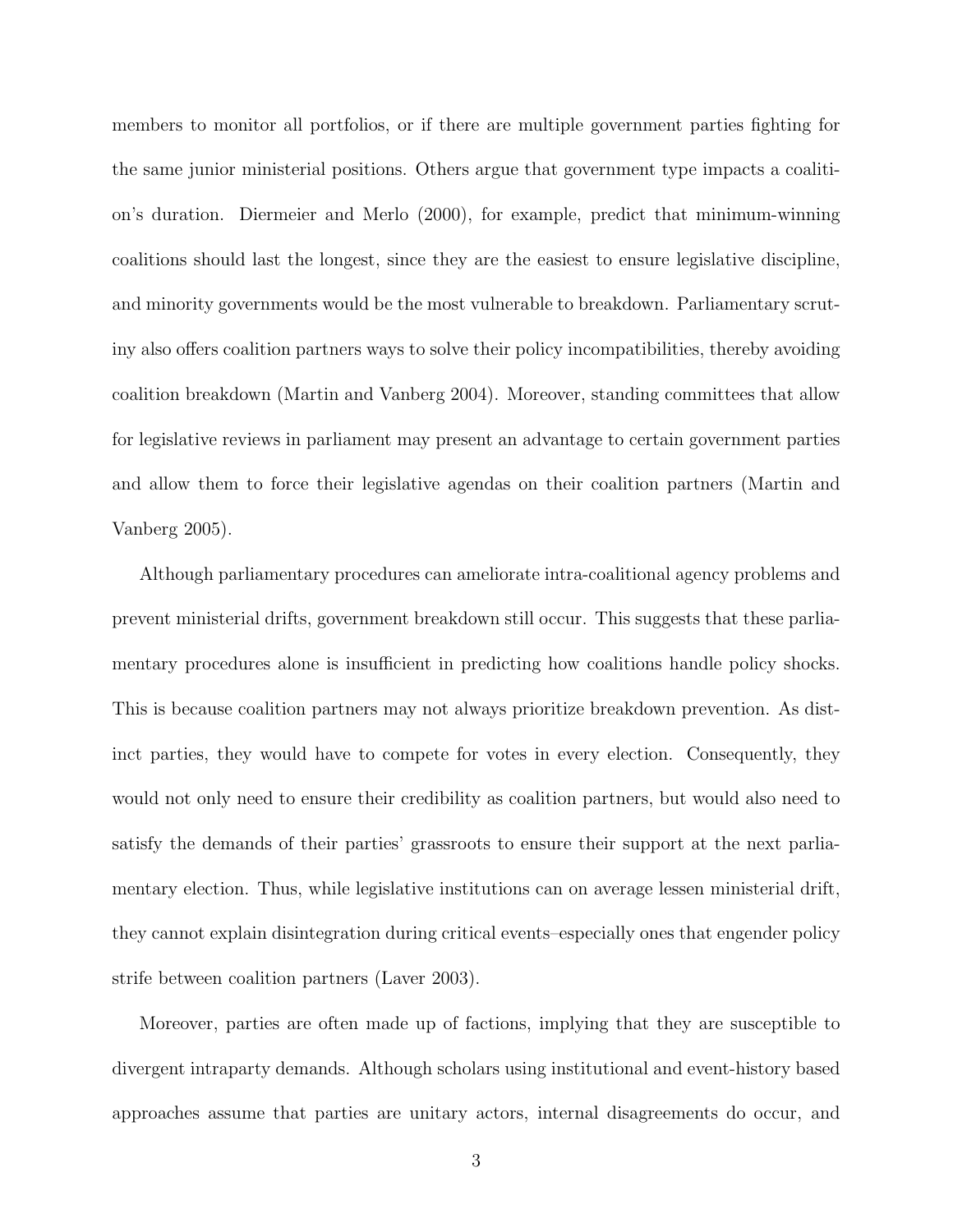are even publicized at times.<sup>2</sup> As intuition would suggest, Druckman  $(1996)$  argues that internal factionism shortens a government's lifespan. While one can imagine this being the case for single-party governments, factions do not always demand their parties to leave the coalition. In other words, there must be some strategic considerations in factionized parties' decisions to compromise on policies versus exiting the coalition. Laver (1999), for example, develops a nested game, in which the decision to leave a coalition comes alongside the party leader's choice of whipping his/her MPs, and these MPs' incentives to obey the whip. Party organizations' institutional characteristics should also affect their behavior in coalitions. Examining the Danish coalition dynamics, Helboe Pedersen (2010) has found that parties in which power centers on the party organization are more likely to result in coalition partners that are unwilling to compromise on policies, whereas parties with power concentrated in the parliamentary party are more willing to compromise. Using data from 10 parliamentary democracies, Lehrer (2014) also finds that parties with more internally democratic parties form less stable coalitions. These are consistent with Schumacher et al.'s (2013) finding that when the decision-making power rests on the parliamentary party, the party leader has more autonomy in directing policy than if this power was concentrated within the party organization.

The above, however, ignore the possibility that the collective action problems that exist among factions may actually offer the party leader the freedom to respond to policy shocks.

<sup>2</sup>For example, in 2011, two of the the Dutch Christian Democrats had publicly criticized their own party, which was junior coalition partner in the Rutte I government, refusal to grant permanent residency status to refugee children who come of age. Although they eventually acquiesced and toed the party line, the publicized internal dispute had damaged the Christian Democrats' image.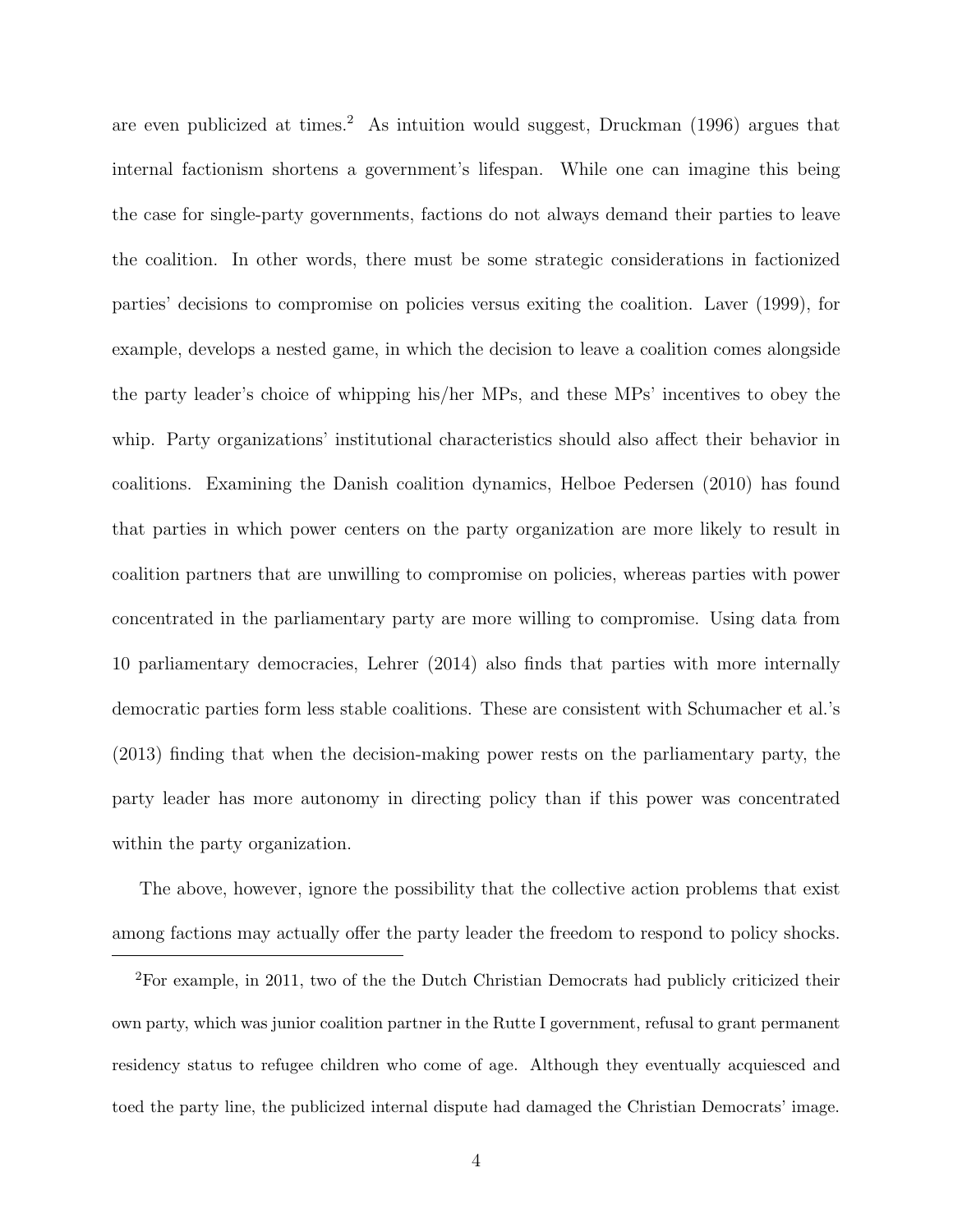The idea that factions may benefit parties is articulated by Dewan and Squintani (2015), who argue that factions enable extreme party members to remain loyal to moderate leaders. Although they stop short in predicting how factions affect government duration, the strategic possibilities that are presented to the party leader during an internal dispute, particularly during policy shocks, imply that intraparty factions need not necessarily be detrimental to coalition durability.

I argue below that factions can help stabilize government coalitions. The more divided a party is on various issue areas, the more stable coalition partners these parties can become, regardless of whether the power is rested on ordinary party members, the party organization, or the parliamentary party. This is because the party leader can take advantage of the collective action problems that intraparty factions face. Even if one of the government party leader becomes constrained, the coalition partner would be more inclined to remain in the coalition if it receives large benefits of being in government, e.g. if it is the prime minister party. I illustrate these interactions using a game theoretic model between parties. I predict that, counterintuitively, the more factionized a coalition party is in its various issue dimensions, the more stable the coalition becomes.

## A Model of Factions and Coalition Endurance

I begin with a coalition comprised of two factionized parties with different positions on various issues.<sup>3</sup> This approach diverges from the classical uni- or two-dimensional policy space and allows me to mirror the empirical realities of coalition bargaining, where compromises

<sup>3</sup>See Bawn (1999) and Bawn and Rosenbluth (2006).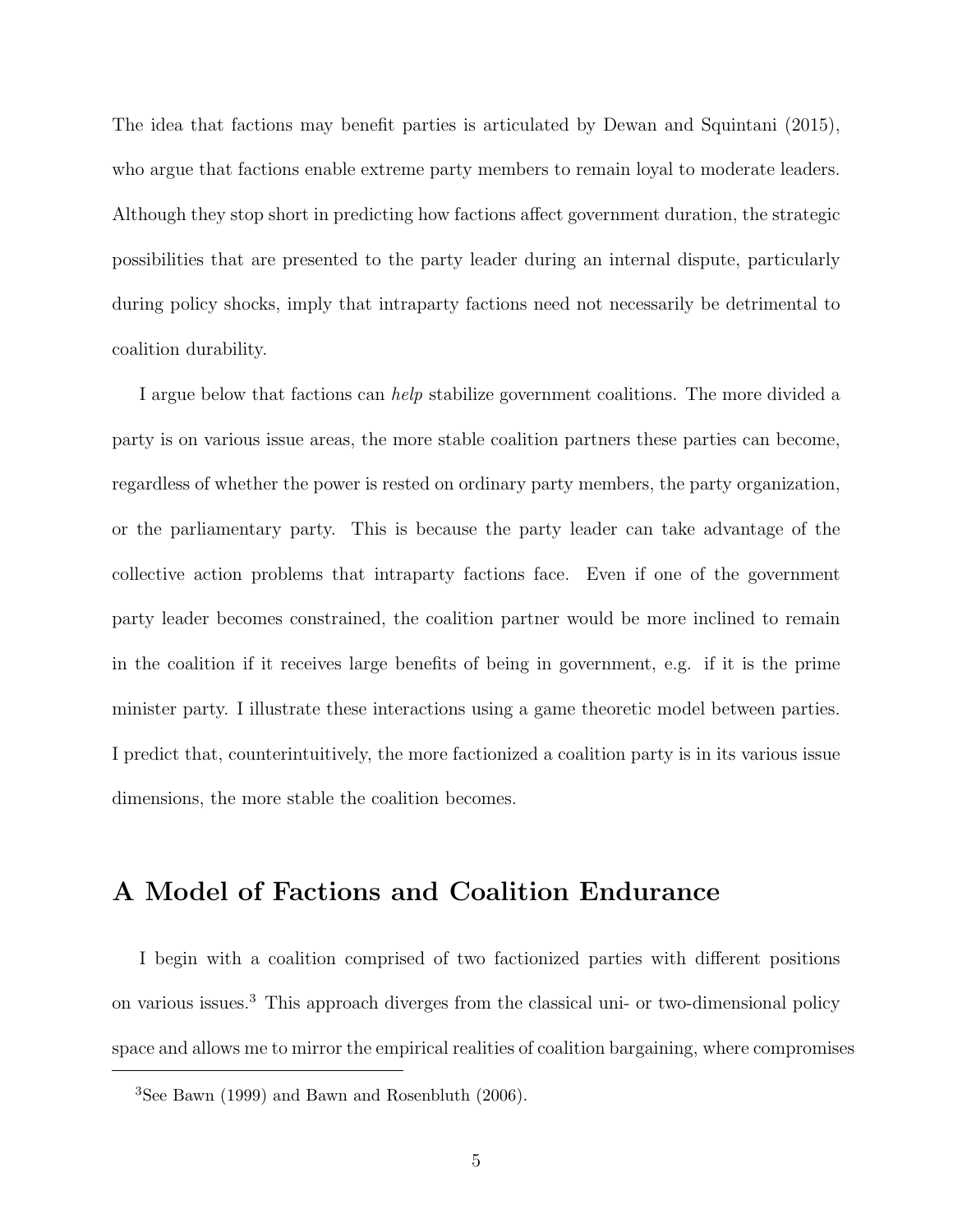occur at the policy issue level. Before the start of government, the coalition reaches an explicit agreement, which I term  $\mu$ , on a set of issues  $n \in \{1, 2, 3, ...N\}$ .  $\mu$  contains the number and position of all issues that both parties have reached a consensus on, and is known to both coalition partners. The bigger  $\mu$  is, the more number of issues and their positions on these issues are addressed in the agreement. Conversely, the smaller  $\mu$  is, the fewer issues included. Empirically, coalitions made up of ideologically divergent parties may feel the need to demand certain policies to be discussed in parliament, or a priori set limits on the issues they refuse to compromise on. Subsequently,  $\mu$  may be bigger for these coalitions. Those comprised of ideologically similar parties may not feel the need for their agreements to be comprehensive, since they do not anticipate substantial preference divergence in the governing term. Therefore,  $\mu$  may be smaller for these coalitions.

A political shock in issue *n* occurs at time t, in which the coalition needs to adjust their total policy package from  $\mu$  to  $\mu'$  to prevent any vote loss. This shock can stem from a general opinion reversal on a particular policy area, the rise of a new issue that neither government parties have addressed before, or both.  $\mu'$  is therefore the new policy package the coalition needs to implement. With all other issues' optimal positions remain the same, the position of issue n now needs to change in order to avoid any loss of voter support. This also applies to issues that neither parties have discussed. If the policy shock is the rise of a new issue, then  $\mu'$  would incorporate the public's stance on it. I assume that  $\mu'$  is exogenously determined by voters, such that even if parties envision different optimal positions for tackling the policy shock, there exists a position that the coalition as a whole needs to take in order to fully handle the crisis. In other words, government parties would not incur any vote loss at the next election if the coalition adopts policy package  $\mu'$ .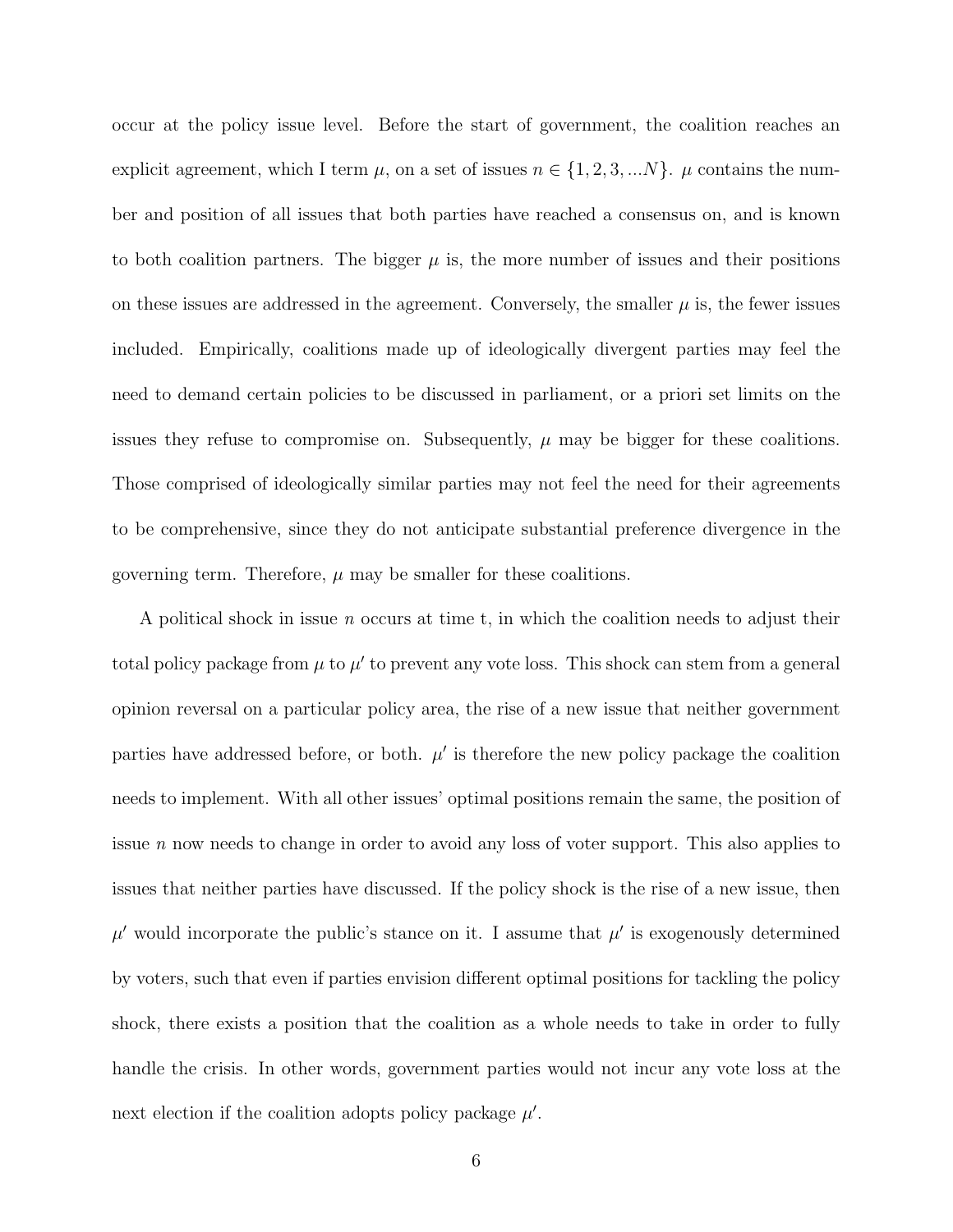Coalition bargaining usually involves party leaders; for this reason, I designate the leaders of party i and party j,  $PL_i$  and  $PL_j$ , as the game's actors. When a policy shock occurs,  $PL_i$ and  $PL_j$  choose their optimal policy packages,  $P_i$  and  $P_j$ , respectively. Moving beyond  $\mu'$ would not gain parties more voter support and may lead to unnecessary intraparty dissent. Therefore, any policy packages that moves beyond  $\mu'$  is weakly dominated by any packages that stays within the range of  $\mu$  and  $\mu'$ . In other words,  $P_i \in [\mu, \mu']$  and  $P_j \in [\mu, \mu']$ . The coalition stays afloat when the two coalition partners agree to implement a common policy package, i.e.,  $P = P_i = P_j$ . If the coalition's new package P is between  $\mu$  and  $\mu'$ , then its individual parties would lose votes at the next election. The rate of loss is inversely proportional to the distance between  $\mu$  and  $\mu'$ , and follows the same concave down, twice differentiable function as in the classic party competition literature: vote  $loss|P =$  $-(P - \mu')^2$ . Note that although the location of  $\mu'$  is exogenous, the distance between  $\mu$  and  $\mu'$  is not: the bigger  $\mu$  is, the smaller the distance between the two policy packages. The coalition breaks down when they do not agree on a common package, i.e.,  $P_i \neq P_j$ .

Within a coalition party i, its factions have an aggregate acceptable range of deviation,  $\epsilon_{i,n}$ , from  $\mu$ .  $\epsilon_{i,n}$  represents the degree of difference from the initial position on an issue, agreed upon by the coalition parties, that all factions are willing to unconditionally accept, while the positions of all other issues within  $\mu$  unchanged. The value of  $\epsilon_{i,n}$  is known to all members of the party and is both exogenously and endogenously determined. It is exogenous in that the number of factions and the issues they advocate are not associated with any other variables, but it is endogenous to  $\mu$ . If  $\mu$  is large, then the distance between  $\epsilon_{i,n}$  and  $\mu$  would inevitably be smaller, since  $\mu$  includes more issues that likely overlap with  $\epsilon_{i,n}$ . It is also inversely related to the factions' advocacy intensity on issue  $n$ . The more intensely a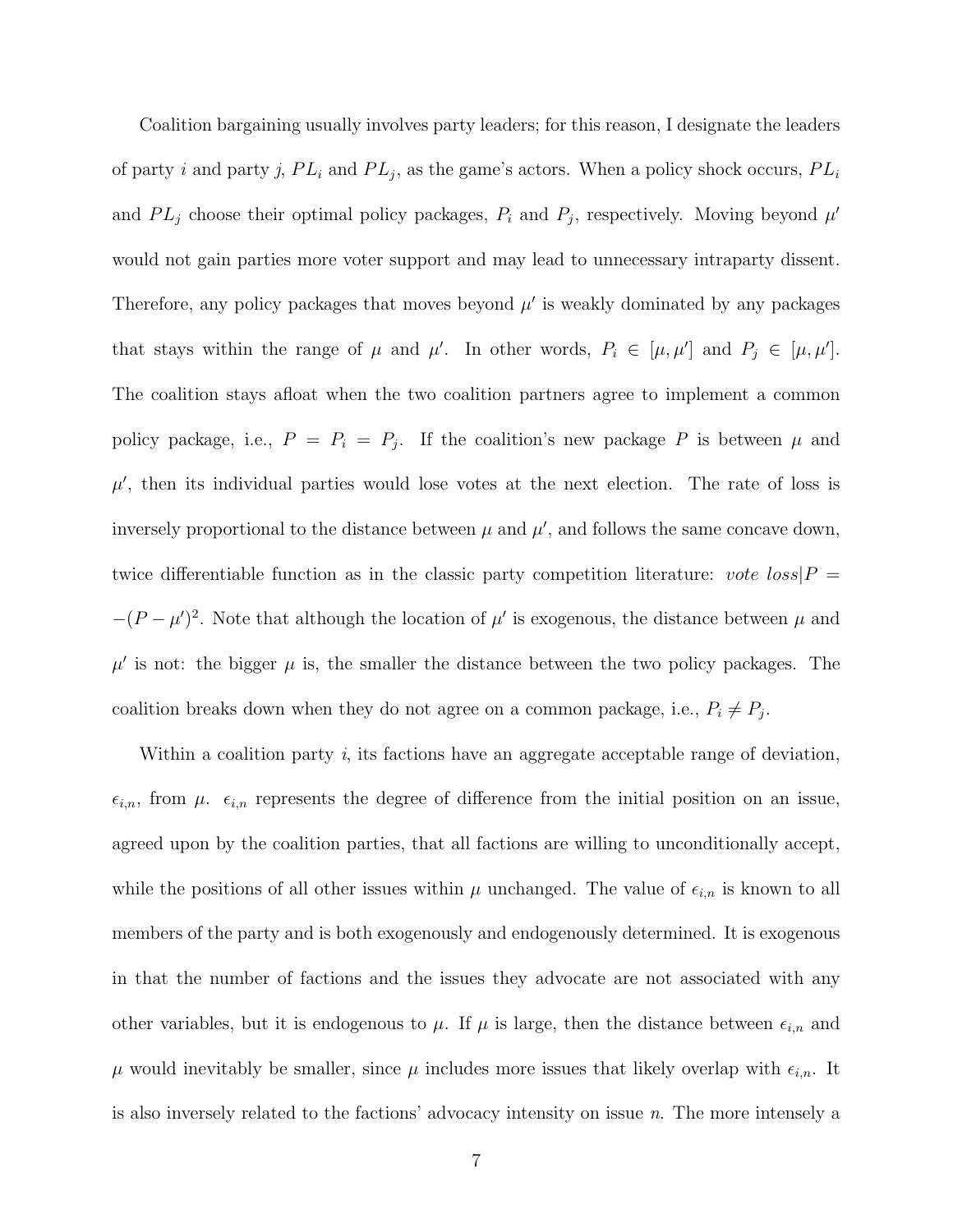particular faction advocates for issue *n*, the smaller  $\epsilon_{i,n}$  is. If the coalition's policy position package moves beyond  $\epsilon_{i,n}$ , members of the faction would publicly voice their dissent. In other words,  $\epsilon_{i,n}$  represents how much leeway a party has in changing the coalition's initial policy agreement  $\mu$  without facing public dissent on issue n. For example, assume that an exogenous shock involving a large influx of refugees occurs in a country, and public opinion is calling for the coalition to grant them asylum. If a coalition party has two factions, in which one of them strongly campaign for strict asylum rules and the other advocates relaxing these rules, then  $\epsilon_{i,n}$  would be small. If a party's factions are neutral on the issue of asylum seekers, then  $\epsilon_{i,n}$  would be large.

When a policy shock on issue  $n$  occurs, in such a way that the coalition needs to change its stance on  $n$  to avoid loss of voter support, the coalition faces three scenarios. The first is when  $\mu'_1$  falls between  $\mu$  and  $\epsilon_{i,n}$  and  $\epsilon_{j,n}$ . In this case, implementing the new policy package would be conflict-free, since both parties can agree on the same policy without facing dissent from their own factions. Thus, the coalition's new policy package would be  $\mu'_1$ . The second scenario involves a shock so great that  $\mu'_2$  falls outside of  $\epsilon_{i,n}$  and  $\epsilon_{j,n}$ . In this scenario, implementing the new package would result in public dissent within both parties. Because of this, both government party leaders would have to weigh in on the cost of voter support versus the cost of dissent. The third situation is when  $\mu'_3$  falls between  $\mu$  and  $\epsilon_{j,n}$ , but falls outside of  $\epsilon_{i,n}$ . In this situation, party j would not suffer internal dissent if  $\mu'_3$  is implemented, but party i would. This third case highlights strategic play between coalition partners. Figure 1 illustrates stylized characteristics of the three scenarios: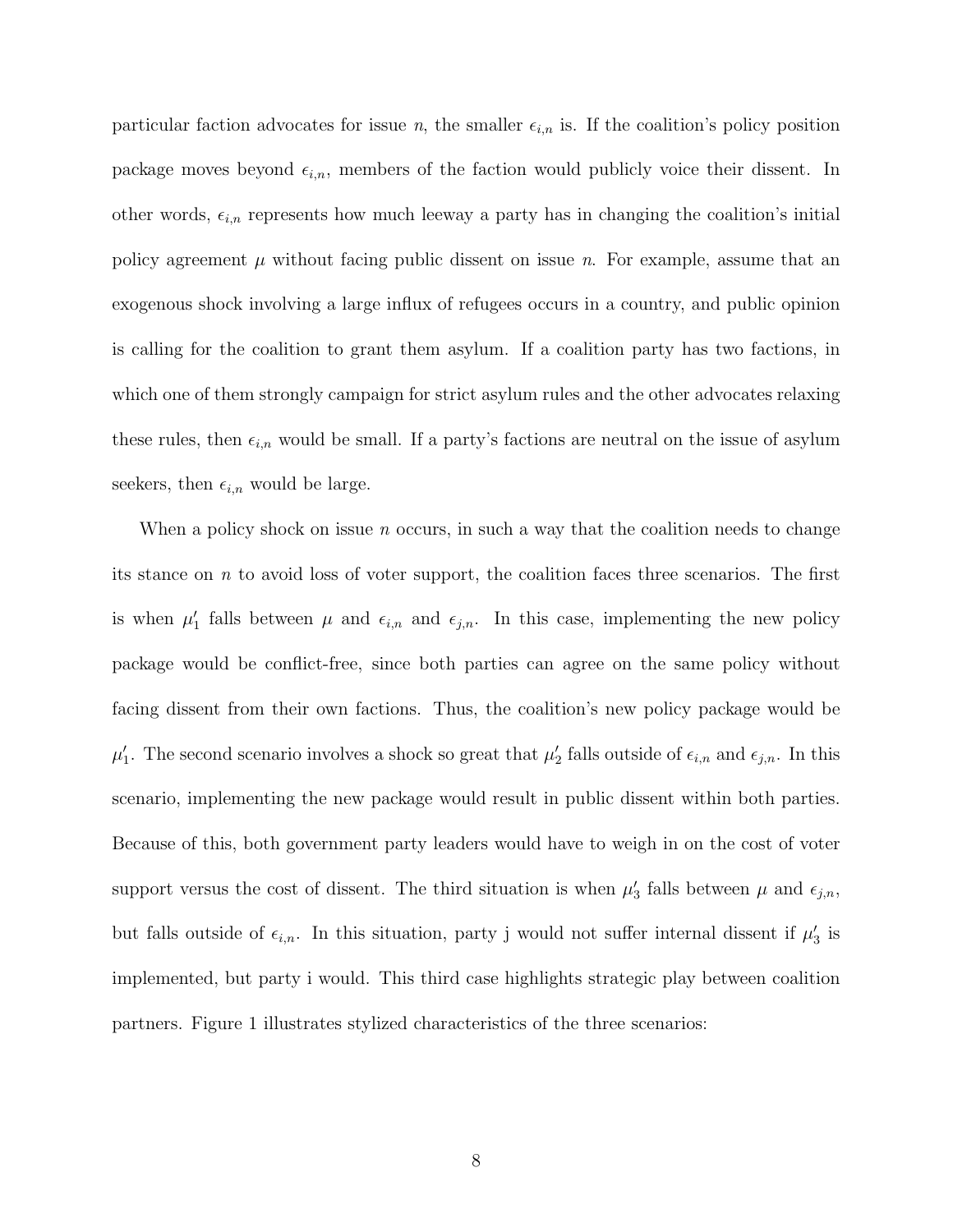

#### Utilities and and Outcomes

If parties i and j adopting different policy packages, then the coalition breaks down. In this scenario, both parties lose the benefits associated with being in government, termed  $-B_{gout,i}$  for party i and  $-B_{gout,j}$  for party j, and early election is called. This benefit consists of the intrinsic advantage of being able to legislate laws, and is also dependent on the party's relative influence within the coalition. For instance, the more cabinet ministers party  $i$  has, the higher  $B_{gout,i}$  would be.  $B_{gout,i}$  would also be quite high if party i is the prime minister party. Each party would also suffer vote loss for not satisfying the public demand for policy change. The farther their proposed policy package is from  $\mu'$ , the more votes they would lose at the next election. In other words:

$$
vote \; loss | P_i \neq \mu' = -(P_i - \mu')^2
$$
  

$$
vote \; loss | P_j \neq \mu' = -(P_j - \mu')^2
$$

If both party i and party j agree on a policy package, i.e.,  $P = P_i = P_j$ , then the coalition survives. In this case, each party's vote loss depends on the aggregate distance between P and  $\mu'$ . As mentioned, if  $P = \mu'$ , then neither party incurs vote loss. If  $P \neq \mu'$ , then the vote loss would take on a quadratic function: *vote loss* $P = -(P - \mu')^2$ . Neither party faces dissent if P falls inside of  $\mu$  and  $\epsilon_{i,n}$ , and inside of  $\mu$  and  $\epsilon_{j,n}$ . Otherwise, faction members would publicize their dissent, and the party leader's tenure becomes unstable. In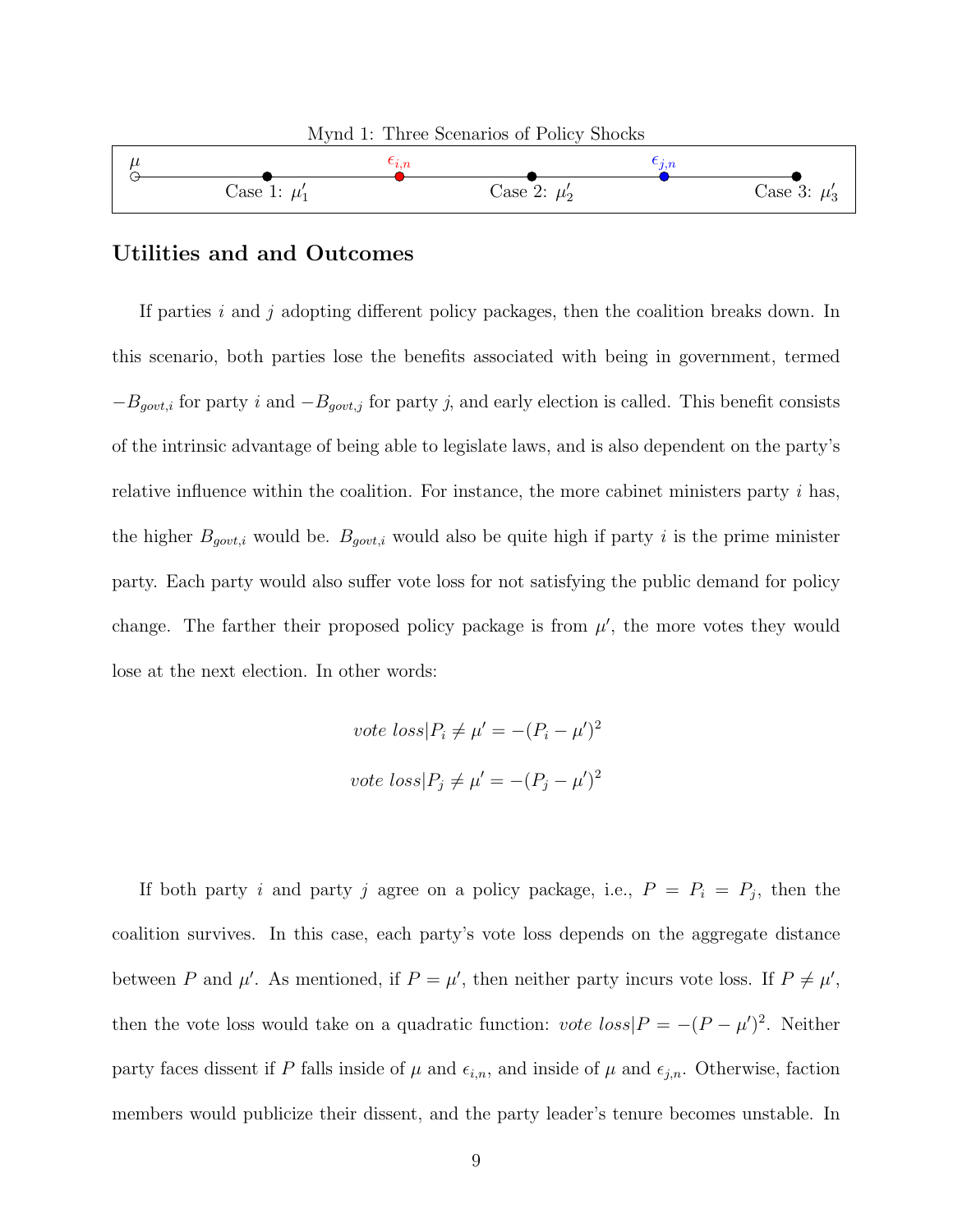other words, publicized dissent increases the party leader's probability of being ousted. The farther  $\mu'$  is from  $\epsilon_{i,n}$ , the higher the probability that party leader i would be overthrown. The farther  $\mu'$  is from  $\epsilon_{j,n}$ , the greater the likelihood that party leader j would be overthrown.

The relative sizes of factions also matter for the probability of ouster. If the faction dissenting on issue *n* is small, the likelihood of leadership eviction should be lower than if the dissenting faction is large. I denote the relative size of party i's faction k on issue n as  $k_{in}$ . The likelihood that dissent would lead to ouster is also higher if, disregarding the faction's size, the dissenting faction is powerful. Each faction's power is related to the number of factions on issue  $n$ , as well as the total number of factions across all issues. For instance, a faction possesses little power if there are two factions on an issue, but many factions across all issues. In contrast, a faction can exercise greater power if there are two factions on an issues, but the total number of factions across all issues is few. I use  $\alpha_{k,i}$  to represent faction k's degree of power. The faction's size and its internal power should thus have an interactive effect on the probability of ouster.

In sum, the distance between  $P_i$  and  $\epsilon_{i,n}$ , the relative sizes of the dissenting factions, and each faction's power influence the probability that the party leader will be ousted. This probability follows a class of twice differentiable, concave down function, i.e.:

$$
Pr_i(outster|P_i) \sim f((P_i - \epsilon_{i,n}), \sum_{k_{in}}^{K_{in}} \alpha_{ki}(k_{in}))
$$

$$
Pr_j(outster|P_j) \sim f((P_j - \epsilon_{i,n}), \sum_{k_{jn}}^{K_{jn}} \alpha_{kj}(k_{jn}))
$$

where  $\sum_{k_{in}}^{K_{in}} \alpha_{ki}(k_{in})$  denotes the total number of factions dissenting on issue *n*. The functional form offers party leaders some leeway in dealing with policy shocks. The concave-down property implies that a small deviation from  $\epsilon_{i,n}$  would not result in a high probability of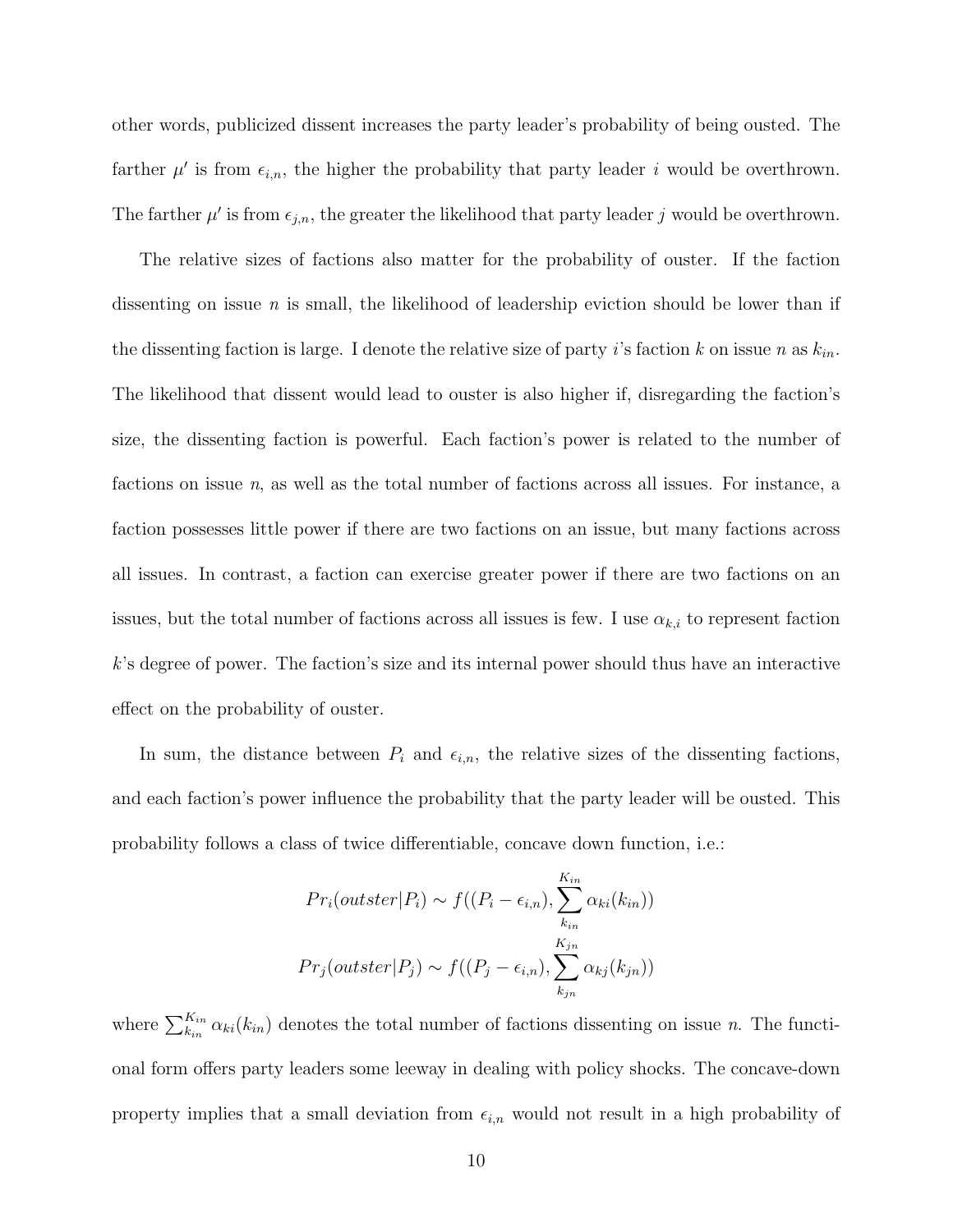overthrow, but a large deviation would lead to a substantially higher probability of ouster. The eviction of the party leader results in the loss of office benefits associated with being a leader,  $B_{PL,i}$  for party leader i and  $-B_{PL,j}$  for party leader j. Note that the probability of ouster is 0 if the new policy package is within the party's acceptable range of deviation, i.e.  $P_i < \epsilon_{i,n}.$ 

Party leader i's expected utility for choosing a policy package P is thus comprised of 1) whether or not  $P_i$  equals to  $P_j$ , 2) the difference between  $P_i$  and  $\epsilon_{i,n}$  as well as between  $P_j$  and  $\epsilon_{j,n}$ , and 3) the difference between  $P_i$  and  $\mu'$  as well as between  $P_j$  and  $\mu'$ . If the coalition breaks down, then party leader i and j's utility loss functions would consist of the loss of benefits for being in government, as well as the vote loss the parties would incur at the next election:

$$
EU_i(P_i|P_i \neq P_j) = -B_{gout,i} - (P_i - \mu')^2
$$
  

$$
EU_j(P_j|P_j \neq P_i) = -B_{gout,j} - (P_j - \mu')^2
$$

If the coalition survives the policy shock, i.e.,  $P_i = P_j$ , then both party leaders' utility loss functions would consist of the probability of ouster as well as the vote loss with the chosen common policy package, if the package is not  $\mu'$ :

$$
EU_i(P_i|P_i = P_j) = Pr_i(ouster|P_i)(-B_{PL,i}) + (1 - Pr_i(ouster|P_i))(0) - (P_i - \mu')^2
$$
  

$$
EU_j(P_j|P_j = P_i) = Pr_j(ouster|P_j)(-B_{PL,j}) + (1 - Pr_j(ouster|P_j))(0) - (P_j - \mu')^2
$$

#### Equilibria

Consistent with the Nash equilibrium concept, each party leader's best response strategy is best response to the other leader's best response strategy. That is,  $S_i^* = P_i^* =$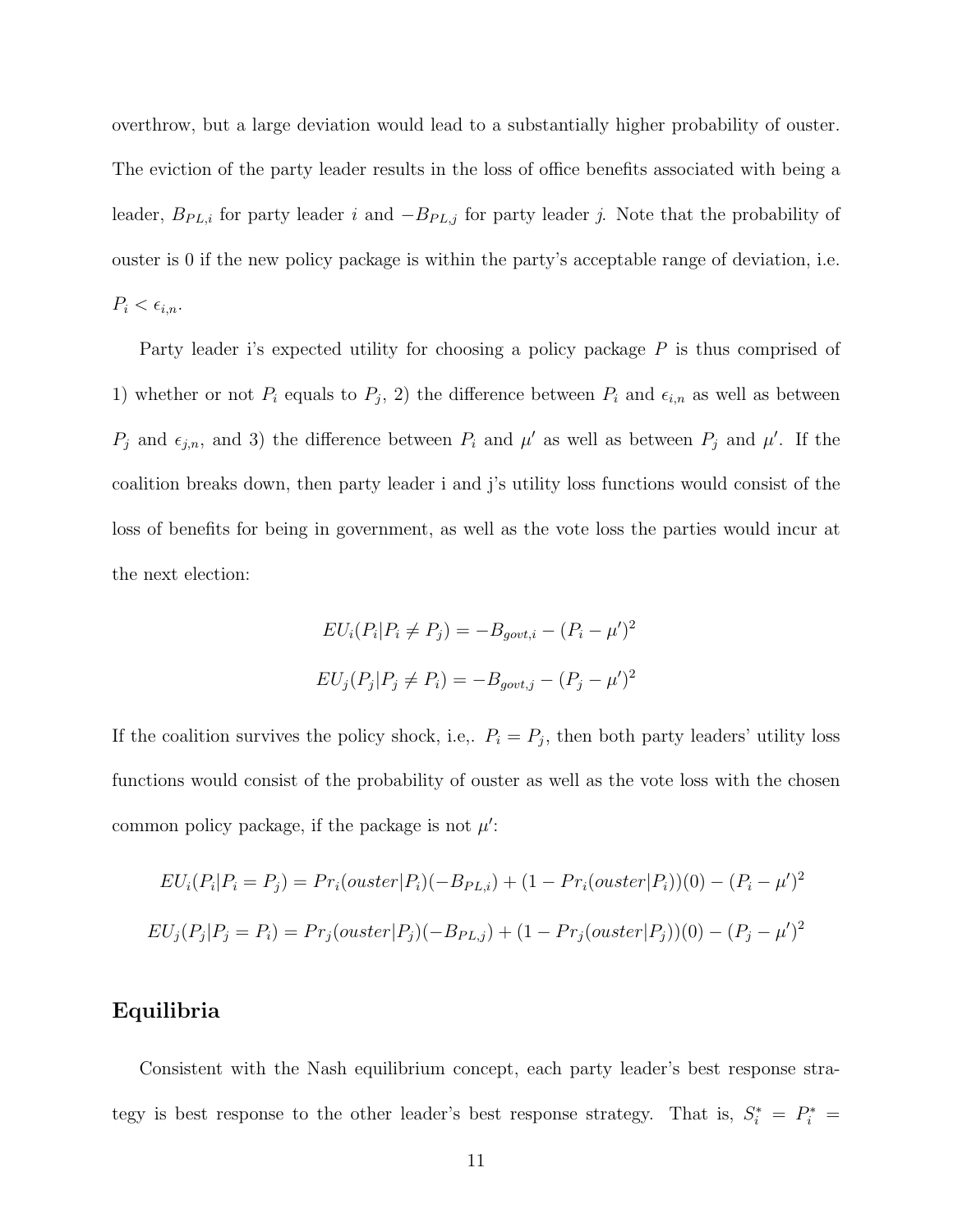$max(EU_i|S^*j)$ , and  $S_j^* = P_j^* = max(EU_j|S^*i)$ . The coalition survives the policy shock if  $P_i^* = max\{EU_i\} = P_j^* = max\{EU_j\}.$  I now refer to Figure 1's three hypothetical cases solve for equilibria for all values of  $\epsilon_{i,n}$ ,  $\epsilon_{j,n}$ , and  $\mu'$ . The three categories of  $\mu'$  refers to Figure 1's location of  $\mu'$ .

Equilibria for  $\mu'_1$ : Small Policy Shock



When a policy shock requires the coalition to move the policy package to  $\mu'_1$  (see Figure 2), both parties have every incentive to implement  $\mu'_1$ . This is because both  $\epsilon_{i,n}$  and  $\epsilon_{j,n}$ are located outside of  $\mu'_1$ . Since  $\mu'_1$  falls within the range of acceptable deviation for both parties i and j, neither party's factions would dissent if the coalition adopts  $\mu'_1$ . Since neither party leader anticipates internal rebellion, not only would  $Pr(breakdown|\mu_1')=0$ , but  $Pr(ouster|\mu'_1) = 0$ , and the amount of anticipated vote loss would also be 0. Consequently, both party leaders i and j would agree to  $\mu'_1$  as the coalition's new policy package:

Proposition 1: When a policy shock is sufficiently small, and the new electorally optimal policy package lies within both coalition parties' acceptable range of deviation from the coalition agreement, both parties would agree to adopt the new electorally optimal policy package.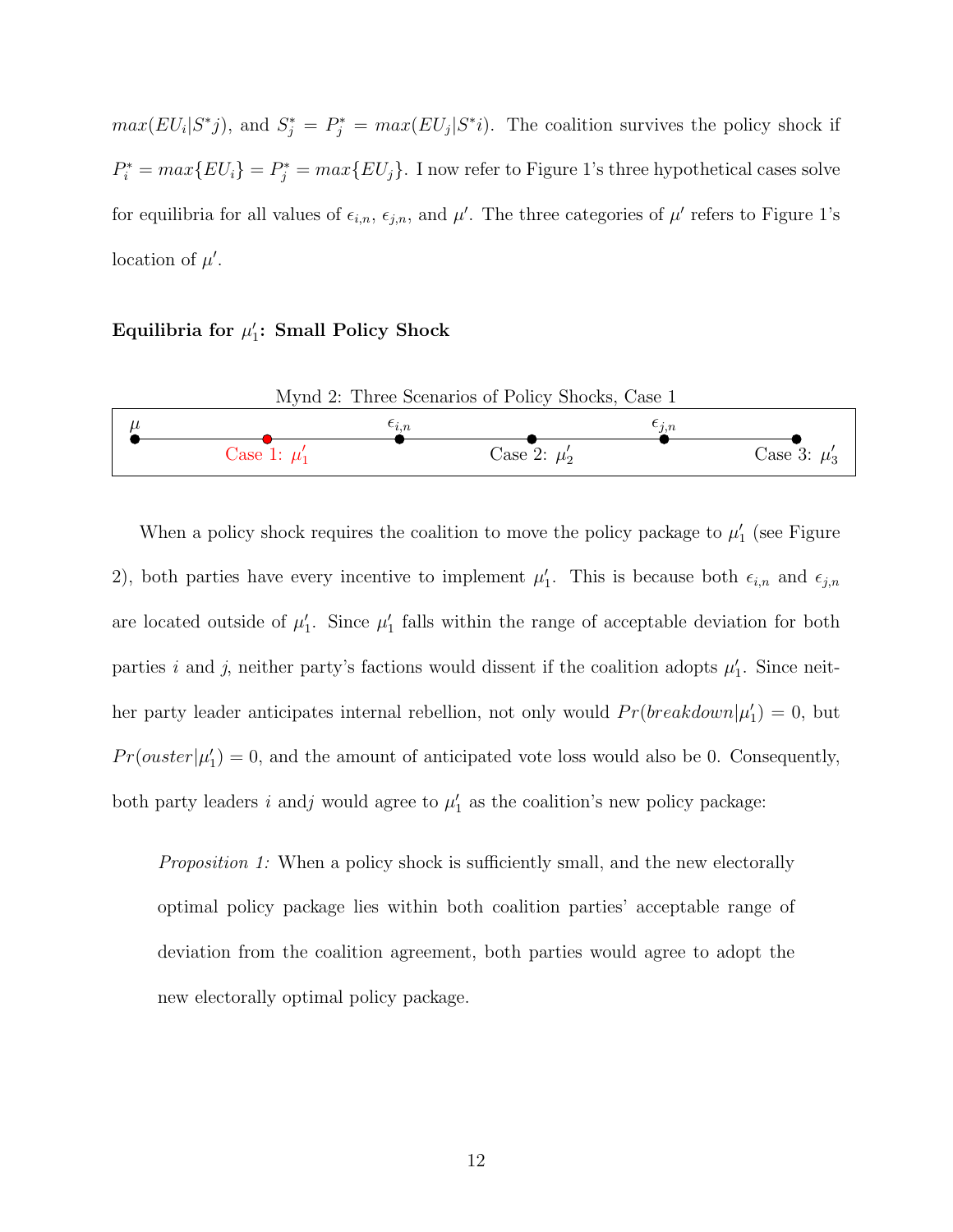## Equilibria for  $\mu_2'$ : medium-sized policy shock

The situation becomes more complicated when an exogenous policy shock requires the coalition to adopt the policy package  $\mu'_2$  in order not to incur any vote loss (see Figure 3). Although  $\mu'_2$  falls within the acceptable range of deviation for party j,  $\epsilon_{j,n}$ , it falls outside of the acceptable range for party i,  $\epsilon_{i,n}$ . This means that while party leader j has an incentive to select  $P_j = \mu'_2$ , party leader i does not. In this situation, party leader i would need to balance the cost of coalition breakdown for not reaching a common policy package as party j, the resulting vote loss the party would endure at the parliamentary election, and the consequences of internal dissent on the leader's office survival.

Mynd 3: Three Scenarios of Policy Shocks, Case 2



Party leader i needs to compare his/her payoff for choosing the same policy package as party j versus choosing a different package. Let us first examine i's expected utility if i and j choose the same policy package, i.e.,  $P_i = P_j$ . If party i adopts  $\mu'_2$ , then i's and j's expected utilities for choosing  $P_i = P_j = \mu'_2$  is:

$$
EU_i(P_i|P_i = P_j = \mu'_2) = Pr(ouster|P_i)(-B_{PL,i})
$$
  

$$
EU_j(P_j|P_i = P_j = \mu'_2) = 0
$$

If parties j and i adopt a common position that is not  $\mu'_2$ , then their expected utilities are:

$$
EU_i(P_i|P_i = P_j) = Pr(outer|P_i)(-B_{PL,i}) - (P_i - \mu'_2)^2
$$
  

$$
EU_j(P_j|P_i = P_j) = -(P_j - \mu'_2)^2
$$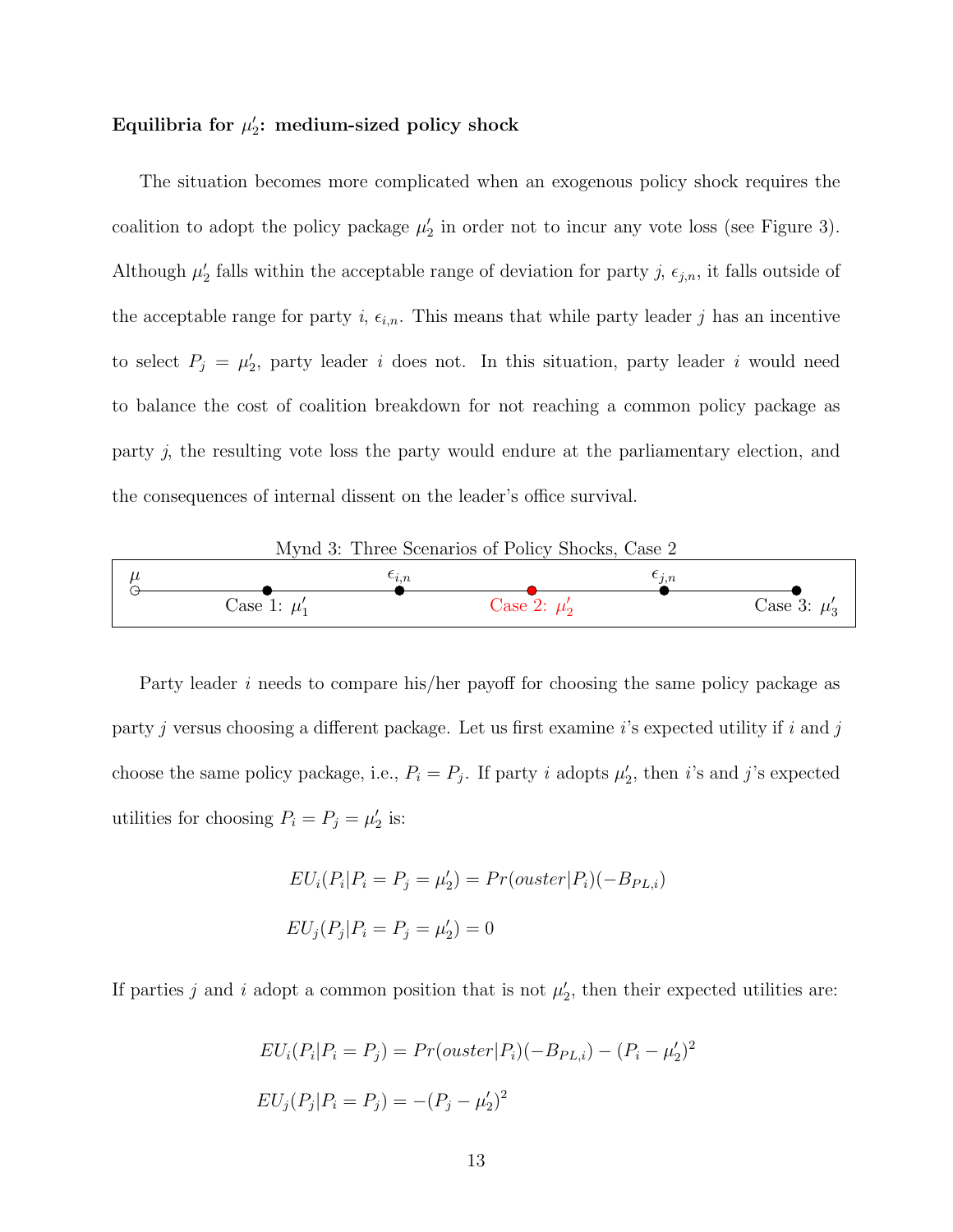If parties  $j$  and  $i$  adopt different policy packages, which leads to government breakdown, their expected utilities become:

$$
EU_i(P_i|P_i \neq P_j) = -B_{gout,i} + Pr(ouster|P_i)(-B_{PL,i}) - (P_i - \mu'_2)^2
$$
  

$$
EU_j(P_j|P_i \neq P_j) = -B_{gout,j} - (P_j - \mu'_2)^2
$$

Because the functional form of the probability of ouster is left unspecified, I cannot use the first order condition to locate is policy package that would maximize party leader is expected utility. However, I can utilize implicit differentiation to determine the relationship between  $\alpha_{ki}$  and the equilibrium level of party *i*'s policy package  $P_i^*$ , as well as  $k_{in}$  and  $P_i^*$ . If parties i and j adopt the same policy package, thus preventing coalition breakdown, the equilibrium policy package will be :

$$
\max_{P_i} \{ EU_i(P_i | P_i = P_j) \} = \max_{P_i} \{ f((P_i - \epsilon_{i,n}), \sum_{k_{in}}^{K_{in}} \alpha_{ki}(k_{in})) (-B_{PL,i}) - (P_i - \mu_2')^2 \} \quad (1)
$$

$$
\implies \frac{\partial P_i^*}{\partial \alpha_{k,i}} < 0
$$

$$
\implies \frac{\partial P_i^*}{\partial k_{in}} < 0
$$

The above implies that, for party i, as faction k's degree of power  $\alpha_{ki}$  increases, the equilibrium policy package becomes closer to the party's threshold of acceptable policy deviation,  $\epsilon_{i,n}$ . The same relationship applies for the relative size of the dissenting faction on issue  $n, k_{in}$ . As the dissenting faction,  $k_{in}$ , becomes larger, the equilibrium policy package also becomes closer to the party's threshold of acceptable policy deviation,  $\epsilon_{i,n}$ .

For party  $j$ , its expected utility for adopting the same policy package as party  $i$  is:

$$
EU_j(P_j|P_i = P_j) = -(P_j - \mu'_2)^2
$$
\n(2)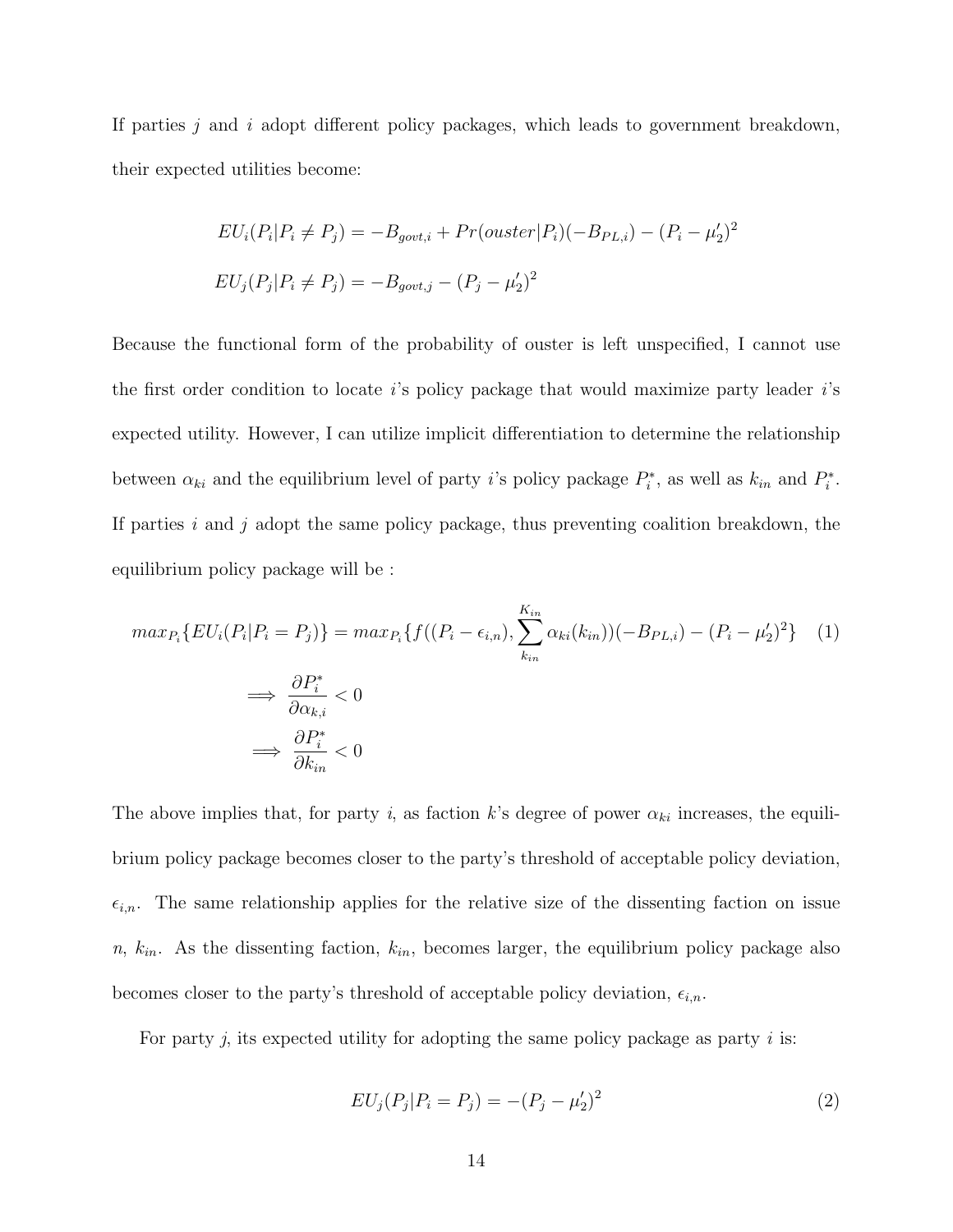Since  $\mu'_2 > \epsilon_{jn}$ , party j does not face internal rebellion. Consequently, its party leader does not need to weigh in the probability that (s)he will be ousted.

If parties i and j adopt different policy packages in equilibrium, party i will choose a policy package that would minimize its expected utility loss:

$$
max_{P_i} \{ EU_i(P_i | P_i \neq P_j) \} = max_{P_i} \{ -B_{gout,i} + f((P_i - \epsilon_{i,n}), \sum_{k_{in}}^{K_{in}} \alpha_{ki}(k_{in})) (-B_{PL,i}) - (P_i - \mu_2')^2 \}
$$
\n(3)

$$
\implies \frac{\partial P_i^*}{\partial \alpha_{k,i}} < 0
$$
\n
$$
\implies \frac{\partial P_i^*}{\partial k_{in}} < 0
$$

The above implies that the dissenting faction becomes more powerful (i.e., increasing  $\alpha_{ki}$ ), party *i*'s equilibrium policy package,  $P_i^*$ , would become closer to the party's threshold of acceptable policy deviation,  $\epsilon_{i,n}$ . Increasing the dissenting faction's size has the same effect on  $P_i^*$ . As the dissenting faction becomes larger (i.e., increasing  $k_{in}$ ), party *i*'s equilibrium policy package,  $P_i^*$ , would fall closer to the threshold of acceptable policy deviation,  $\epsilon_{i,n}$ .

Meanwhile, party  $j$ 's loss function is:

$$
EU_j(P_j|P_i \neq P_j) = -K_{gout,j} - (P_j - \mu')^2
$$

and it will chose a policy package that would minimize its utility loss:

$$
max_{P_j} \{ EU_j(P_j | P_i \neq P_j) = -K_{gout,j} - (P_j - \mu'_2)^2 \}
$$
  

$$
\implies P_j^* = \mu'_2
$$
 (4)

This implies that party j will always set its policy package as  $\mu'_2$  in order to minimize its utility loss. This, in turn, implies that  $j$ 's expected utility for choosing a different policy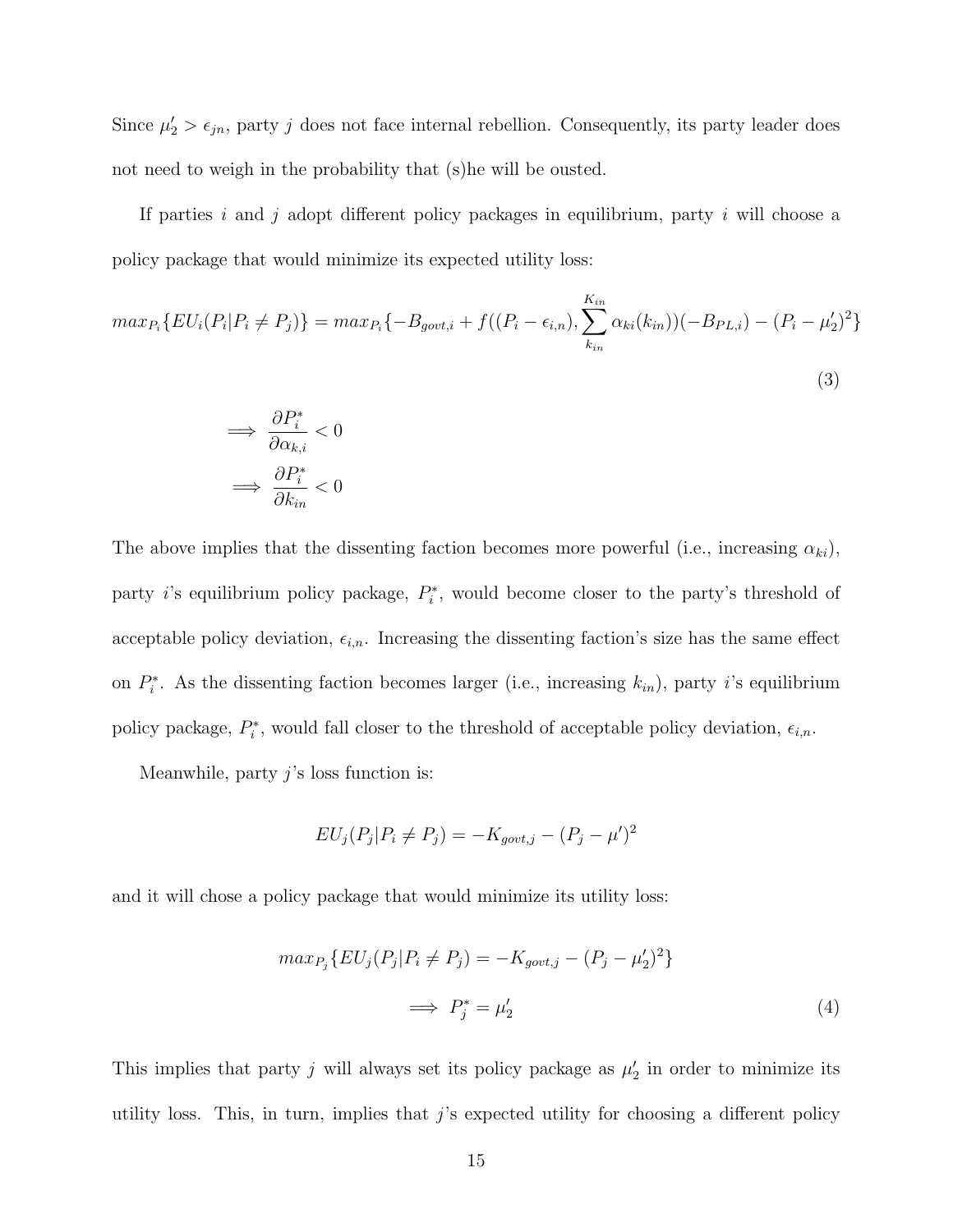package as i is equal to  $-K_{gout,j}$ . When choosing its optimal policy package, then, party j compares its utility for choosing the same policy package as party i versus the utility for choosing a different policy package as  $i$ . It will choose the same policy package as  $i$  if and only if the expected utility for doing so is greater than the expected utility for a different package:

$$
EU_j(P_j = P_i) > EU_j(P_j \neq P_i)
$$
\n
$$
(5)
$$

$$
\implies -(P_i - \mu_2')^2 > -K_{gout,j} \tag{6}
$$

This implies that the greater the benefits of being in government, the easier it is for the above inequality to be satisfied. This, in turn, motivates party  $j$  to choose the same policy package as party i. In contrast, if the expected vote loss for choosing the same policy package as party i becomes larger, the above inequality would become more difficult to be fulfilled. Consequently, party j would have more incentives to choose a different policy package as party i.

I now incorporate the factional elements into parties  $i$  and  $j$ 's decision-making process. The greater the dissenting faction's relative size,  $k_{in}$ , the closer the equilibrium policy package is to the party's threshold of acceptable deviation. This implies that the smaller the dissenting faction, i.e. as  $k_{in}$  decreases, the more freedom the party leader has in adopting a package that is closer to the electorally optimal package,  $\mu'_2$ . This, in turn, would motivate party j to adopt the same policy package as party i, since  $-(P_i - \mu'_2)$  would be less negative. Ceteris peribus, the weaker the faction, the more motivated both parties would be to adopt a common response to the policy shock, and the more durable a coalition becomes.

As the dissenting faction becomes more powerful, party i would be forced to choose a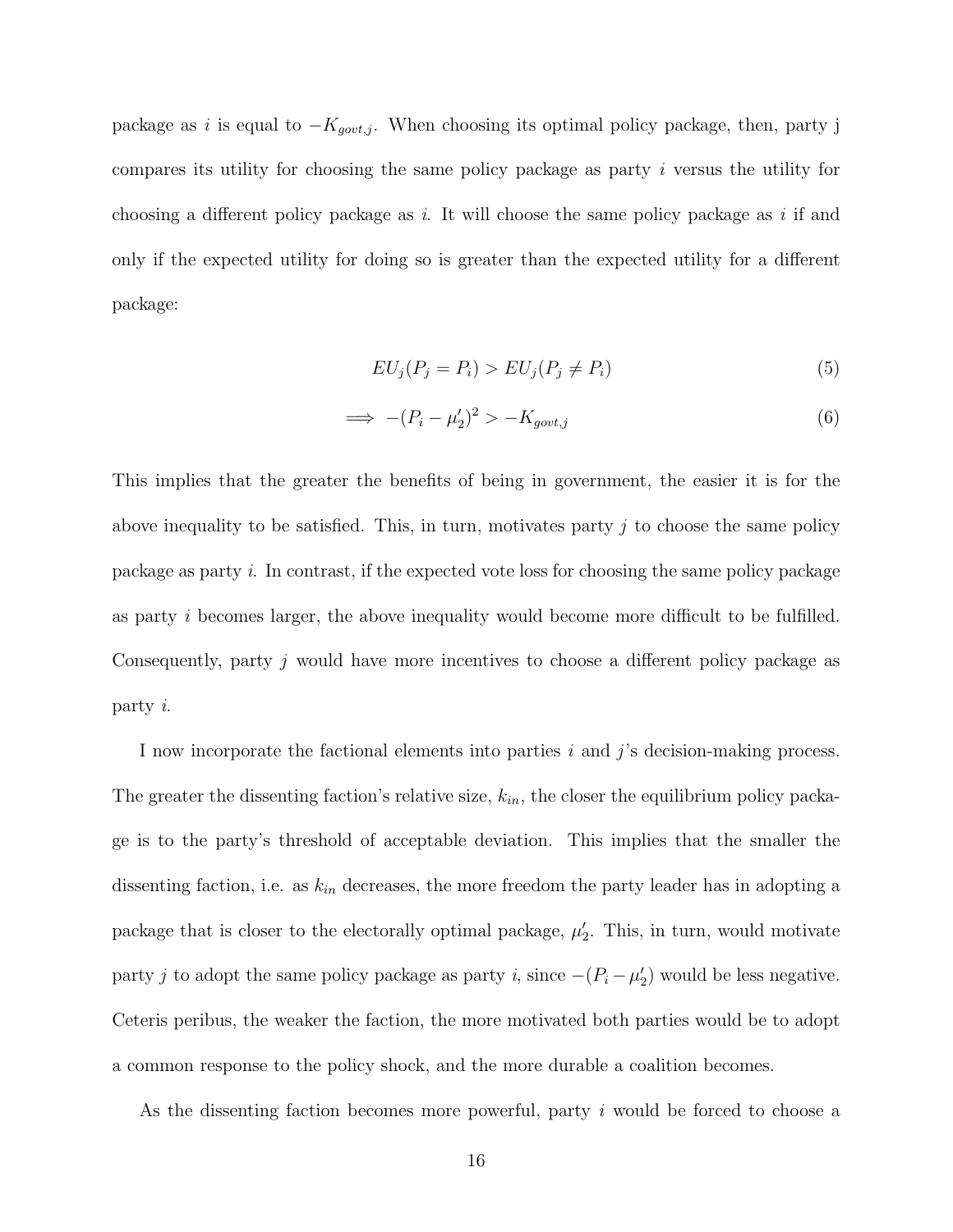policy package that stands closer to the party's threshold of acceptable deviation from the coalition agreement. As mentioned, the dissenting faction's relative degree of power,  $\alpha_{ki}$  is inversely related to both the number of factions for issue  $n$  and the total number of factions across all issues. Thus, low  $\alpha_{ki}$  is associated with a greater number of factions for a given issue as well as across issues. This implies that a higher number of factions can offer party i more freedom to choose a policy package beyond the party's acceptable range of deviation,  $\epsilon_{i,n}$ , and closer to  $\mu'_2$ , the new electorally optimal policy package. Now, party j would only choose to adopt the same policy package as  $i$  if doing so is less costly than the cost of government breakdown, i.e.  $-(P_i - \mu'_2)^2 > -K_{gout,j}$ . Thus, the higher  $P_i$  is, the closer it is to  $\mu'_2$ , and the less negative  $-(P_i - \mu'_2)^2$  becomes. This implies that the greater number of party i's factions for issue n, and the higher the total number of factions across all issues in the party, the more incentive both parties  $i$  and  $j$  have for adopting the same policy package, and the more durable the coalition becomes. Therefore:

*Proposition 2.1*: When party leader j receives little benefits for being in government, it has more incentive to choose a common policy package when:

- 1. The dissenting faction's size in party  $i$  is small
- 2. Party i is plagued with many factions across all issues

*Proposition 2.2*: When party leader j receives large benefits for being in government, it is motivated to choose a common policy package when:

- 1. The dissenting faction's size is large in party i
- 2. Party i has few factions across all issues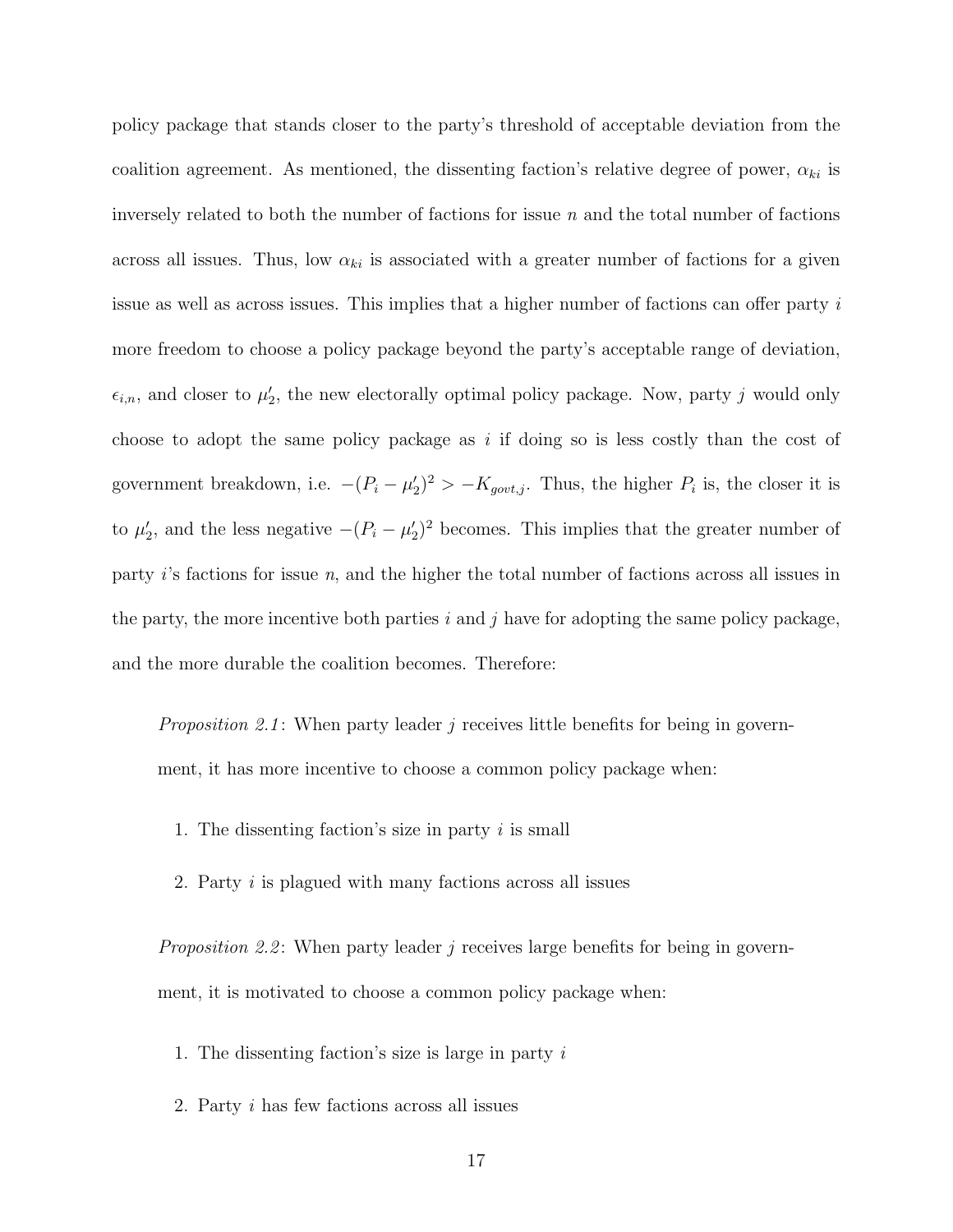## Equilibria for  $\mu'_3$



When the policy shock is so great that it is beyond both parties  $i$  and  $j$ 's acceptable ranges of deviation from the coalition agreement (see figure 4), they are less motivated to adopt a new common policy package. But, since  $\mu'_3$  is closer to  $\epsilon_{j,n}$  than  $\epsilon_{i,n}$ , it would be easier for party j to do so than for party i. If party i and party j both adopt  $\mu'_3$ , then their expected utilities are:

$$
EU_i(P_i|P_i = P_j = \mu'_3) = Pr(ouster|P_i)(-B_{PL,i})
$$
  

$$
EU_i(P_j|P_i = P_j = \mu'_3) = Pr(ouster|P_j)(-B_{PL,j})
$$

If party i adopts the same policy package as party j, but does not adopt  $\mu'_3$ , then i and j's expected utilities are:

$$
EU_i(P_i|P_i = P_j) = Pr(outer|P_i)(-B_{PL,i}) - (P_i - \mu'_3)^2
$$
  

$$
EU_j(P_j|P_i = P_j) = Pr(outer|P_j)(-B_{PL,j}) - (P_i - \mu'_3)^2
$$

If parties  $i$  and  $j$  adopt different policy packages, then the coalition breaks down and a new election is called. In this case, they both suffer the loss of government status:

$$
EU_i(P_i|P_i \neq P_j) = -B_{gout,i} + Pr(ouster|P_i)(-B_{PL,i}) - (P_i - \mu'_3)^2
$$
  

$$
EU_j(P_j|P_i \neq P_j) = -B_{gout,j} + Pr(ouster|P_j)(-B_{PL,j}) - (P_j - \mu'_3)^2
$$

In general, both parties would choose a policy package that minimizes their own utility loss. Adopting the electorally optimal package,  $\mu'_3$ , would lessen the utility loss for either party.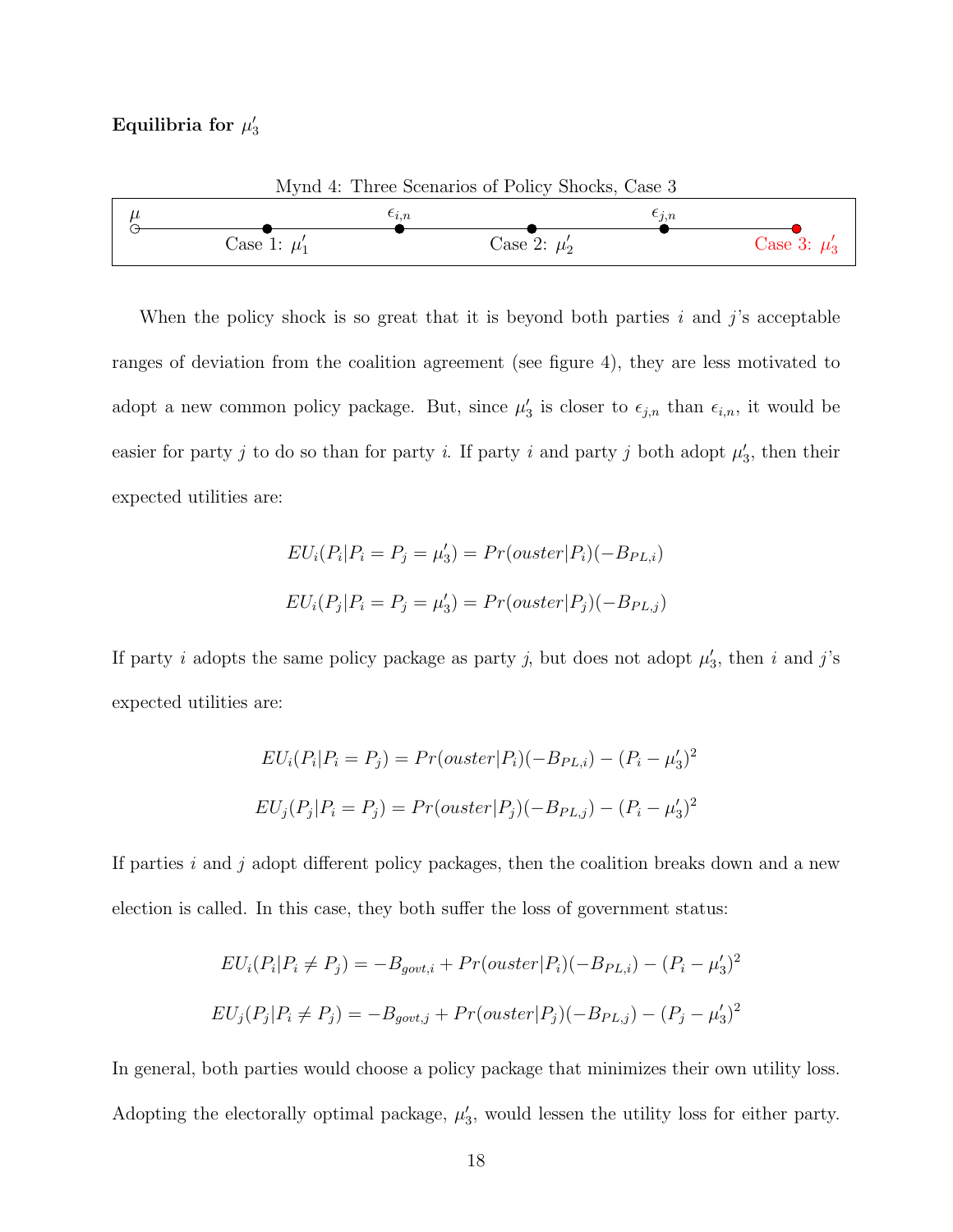However, doing so would heighten the party leader's risk of being overthrown. This risk is lower for party j's leader than for party i's leader, since j's acceptable range of deviation from the coalition agreement is bigger than that of party i.

If they adopt a common policy package, they would choose the optimal package that minimizes their respective utility losses:

$$
max_{P_i} \{ EU_i(P_i | P_i = P_j) \} = max_{P_i} \{ f((P_i - \epsilon_{i,n}), \sum_{k_{in}}^{K_{in}} \alpha_{ki}(k_{in})) (-B_{PL,i}) - (P_i - \mu'_3)^2 \}
$$

$$
max_{P_j} \{ EU_j(P_j | P_i = P_j) \} = max_{P_j} \{ f((P_i - \epsilon_{j,n}), \sum_{k_{jn}}^{K_{jn}} \alpha_{kj}(k_{jn})) (-B_{PL,j}) - (P_i - \mu'_3)^2 \}
$$

Since the policy packages are the same, we have:

$$
\max_{P_i} \{ EU_i(P_i | P_i = P_j) \} = \max_{P_j} \{ EU_j(P_j | P_i = P_j) \}
$$
  
\n
$$
\implies \max_{P_i} \{ f((P_i - \epsilon_{i,n}), \sum_{k_{in}}^{K_{in}} \alpha_{ki}(k_{in})) (-B_{PL,i}) \} = \max_{P_j} \{ f((P_j - \epsilon_{j,n}), \sum_{k_{jn}}^{K_{jn}} \alpha_{kj}(k_{jn})) (-B_{PL,j}) \}
$$
  
\n(7)

Using implicit differentiation, I arrive at the following results:

$$
\implies \frac{\partial P_i^*}{\partial \alpha_{k,i}} < 0, \frac{\partial P_i^*}{\partial k_{in}} < 0
$$
\n
$$
\implies \frac{\partial P_i^*}{\partial \alpha_{k,j}} < 0, \frac{\partial P_i^*}{\partial k_{jn}} < 0
$$

For both parties, the dissenting factions' degrees of power,  $\alpha_{ki}$  and  $\alpha_{ji}$ , and relative sizes of the factions,  $k_{in}$  and  $k_{jn}$ , have a negative impact on the equilibrium policy package. That is, an increase in either parameter for party  $i$  results in a policy package that is closer to party i's threshold for acceptable policy deviation,  $\epsilon_{i,n}$ . The same applies to party j. Having a more powerful or a bigger faction on issue  $n$  results in a policy package that is closer to party j's threshold for acceptable policy deviation,  $\epsilon_{j,n}$ . Note that an increase in the power of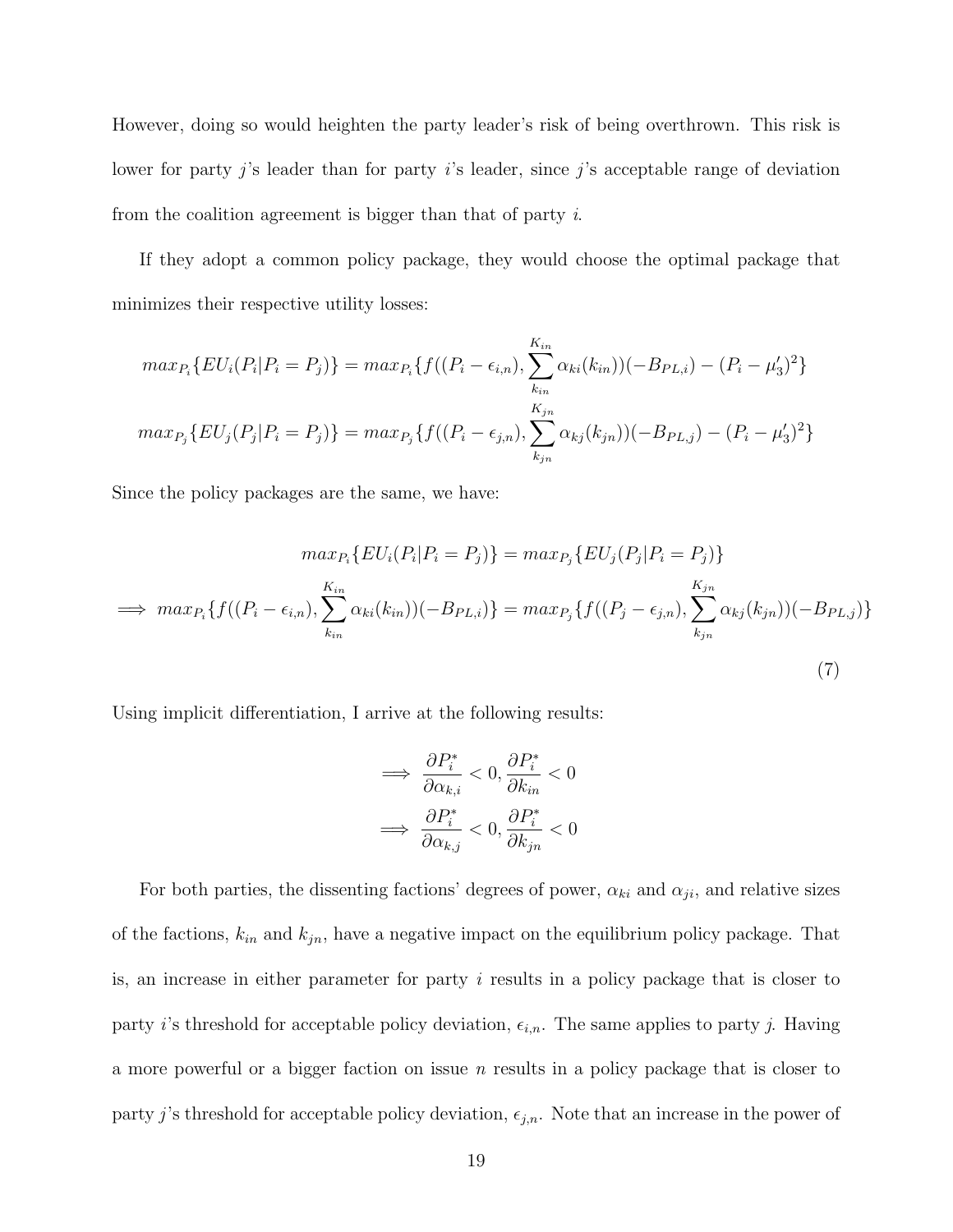party i's dissenting faction not only constrains i's ability to formulate an electorally optimal policy, but also limits  $j$ 's ability to do so. Given that they choose the same policy package, for party j, even if the dissenting faction's power and relative size are lower than those of party i's faction, j would still need to agree on a policy package closer to i's threshold of deviation, and away from the electorally optimal package, in order to prevent coalition breakdown. In contrast, if party i contains many factions, then, ceteris peribus, party j can arrive at an equilibrium policy package closer to the electorally optimal one.

The coalition breaks down if party i adopts a different policy package than party j. In this case, the parties' expected utilities are:

$$
max_{P_i} \{ EU_i(P_i | P_i \neq P_j) \} = max_{P_i} \{ -B_{gout,i} + f((P_i - \epsilon_{i,n}), \sum_{k_{in}}^{K_{in}} \alpha_{ki}(k_{in})) (-B_{PL,i}) - (P_i - \mu_3')^2 \}
$$
\n(8)

$$
\implies \frac{\partial P_i^*}{\partial \alpha_{k,i}} < 0
$$
\n
$$
\implies \frac{\partial P_i^*}{\partial k_{in}} < 0
$$
\n
$$
\max_{P_j} \{ EU_j(P_j | P_i \neq P_j) \} = \max_{P_j} \{ -B_{gout,j} + f((P_j - \epsilon_{j,n}), \sum_{k_{jn}} \alpha_{kj}(k_{jn}))(-B_{PL,j}) - (P_j - \mu_3')^2 \}
$$
\n(9)

$$
\implies \frac{\partial P_j^*}{\partial \alpha_{k,j}} < 0
$$

$$
\implies \frac{\partial P_j^*}{\partial k_{jn}} < 0
$$

Since party j's threshold of acceptable policy deviation,  $\epsilon_{j,n}$ , is closer to the electorally optimal package,  $\mu'_3$ , than that of party i, if the two parties choose two different policy packages, j would never choose a package below  $\epsilon_{j,n}$ . Doing so would protect its leader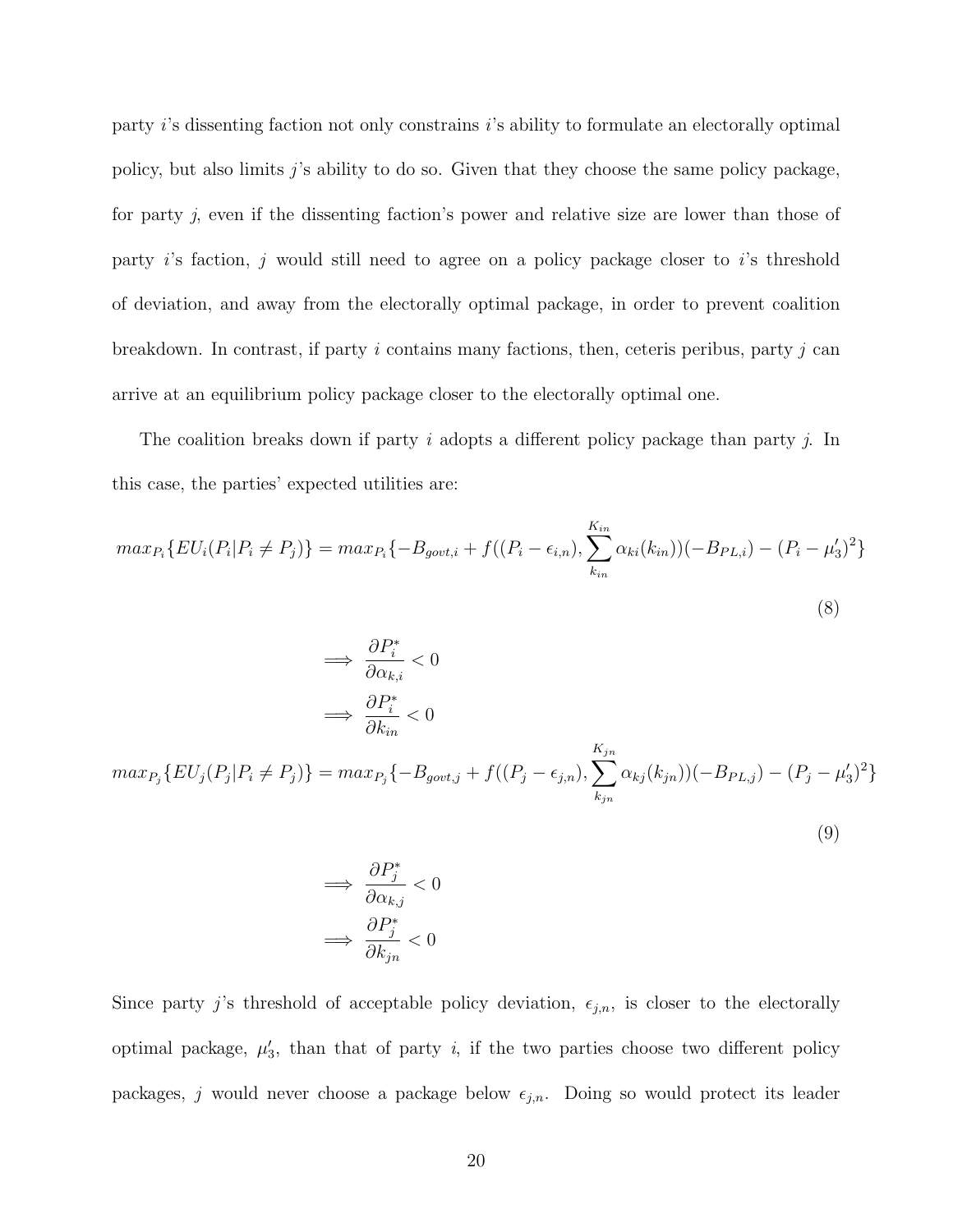against overthrow, but would also incur more vote loss. Instead, party j's policy package should at least be equal to  $\epsilon_{j,n}$ . In other words,  $P_j \in [\epsilon_{j,n}, \mu'_3]$  dominates  $P_j < \epsilon_{j,n}$ . For the same reason,  $P_i \in [\epsilon_{i,n}, \mu'_3]$  dominates  $P_i < \epsilon_{i,n}$ . Meanwhile, both parties' policy choices remain dependent on the dissenting faction's degree of power and relative size. The more power the dissenting faction possesses (i.e., higher  $\alpha_{ki}$  or  $\alpha_{kj}$ ), the closer the policy package is to the party's threshold of acceptable policy deviation. An increase in the dissenting faction's size has the same effect on the party's equilibrium policy package.

Party *i* will choose a common package with party *j* if and only if its optimal expected utility for doing so is greater than if they choose a different package. The same applies for party j's best response strategy. That is, for both parties to choose the same policy package, the minimization of utility loss for choosing a common policy package needs to be higher than the minimization of utility loss for choosing a different package:

$$
EU_i(P_i^* | P_i^* = P_j^*) > EU_i(P_i^* | P_i^* \neq P_j^*)
$$
  

$$
EU_j(P_j^* | P_i^* = P_j^*) > EU_j(P_j^* | P_i^* \neq P_j^*)
$$

I now discuss how  $\alpha_{ki}$  and  $k_{in}$ , as well as  $\alpha_{ki}$  and  $k_{in}$ , impact the coalition's durability. Consider the above inequalities. When the dissenting faction's relative size increases, party i's equilibrium policy package becomes closer to the party's threshold of acceptable policy deviation, and farther away from the electorally optimal policy package  $\mu'_3$ . Consequently, if party j decides to choose the same policy package as party  $i, j$  would incur more vote loss if the dissenting faction of party  $i$  is relatively large. This, in turn, lowers  $j$ 's expected utility for choosing a common policy package with  $i$ , and makes it more difficult for the inequality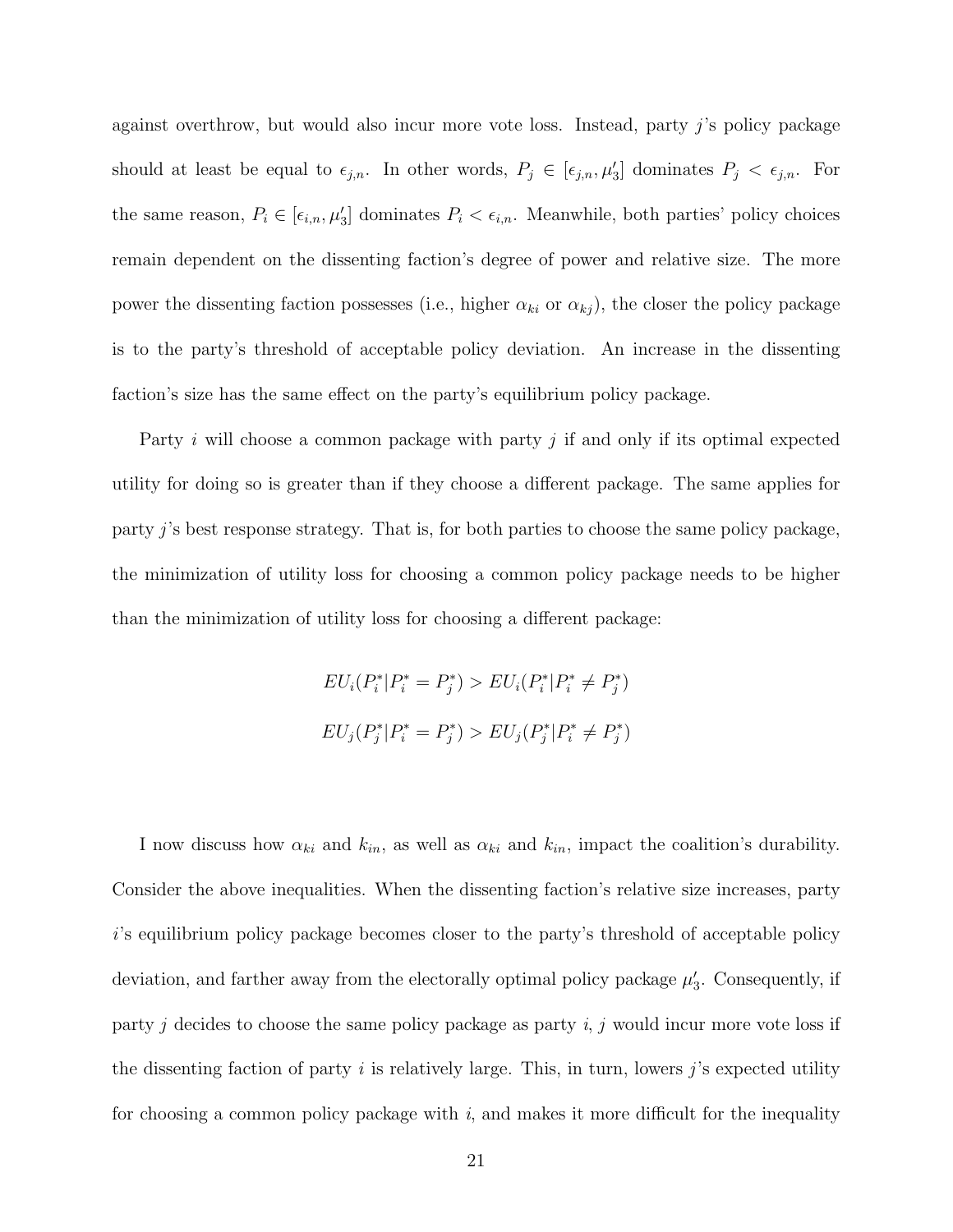$EU_j(P_j^*|P_i^* = P_j^*) > EU_j(P_j^*|P_i^* \neq P_j^*)$  to be satisfied. Therefore, the larger the dissenting faction, the less durable a coalition becomes.

When the dissenting faction is very powerful, i.e.,  $\alpha_{ki}$  is high, party i would be forced to choose a policy package that is closer to the party's threshold of acceptable policy deviation,  $\epsilon_{i,n}$ . Knowing this, party j would incur more vote loss if it agrees on the same policy package as party i than not, since the resulting package would drift further from the electorally optimal package,  $\mu'_3$ . Since party j would lose more votes,  $EU_j(P_j^*|P_i^* = P_j^*)$  decreases. This, in turn, implies that it is more difficult to satisfy the inequality  $EU_j(P_j^*|P_i^* = P_j^*)$  $EU_j(P_j^*|P_i^* \neq P_j^*)$ . Now, since  $\alpha_{ki}$  is inversely related to the number of factions across all issues, the more factions a party has, the easier it is for  $j$  to agree to a common policy package, and the more durable the coalition becomes. The same logic applies to the relationship between  $\alpha_{kj}$  and party i's equilibrium policy package. Therefore:

*Proposition 3.1*: When party leaders  $j$  and  $i$  both receive little benefits for being in government, they will choose a common policy package when:

- 1. The dissenting faction's size in the other party is small
- 2. There are more factions across all issues in the other party

*Proposition 3.2*: When party leaders  $j$  and  $i$  both receive large benefits for being in government, they are motivated to choose a common policy package when:

- 1. The dissenting faction's size in the other party is large
- 2. There are fewer factions across all issues in the other party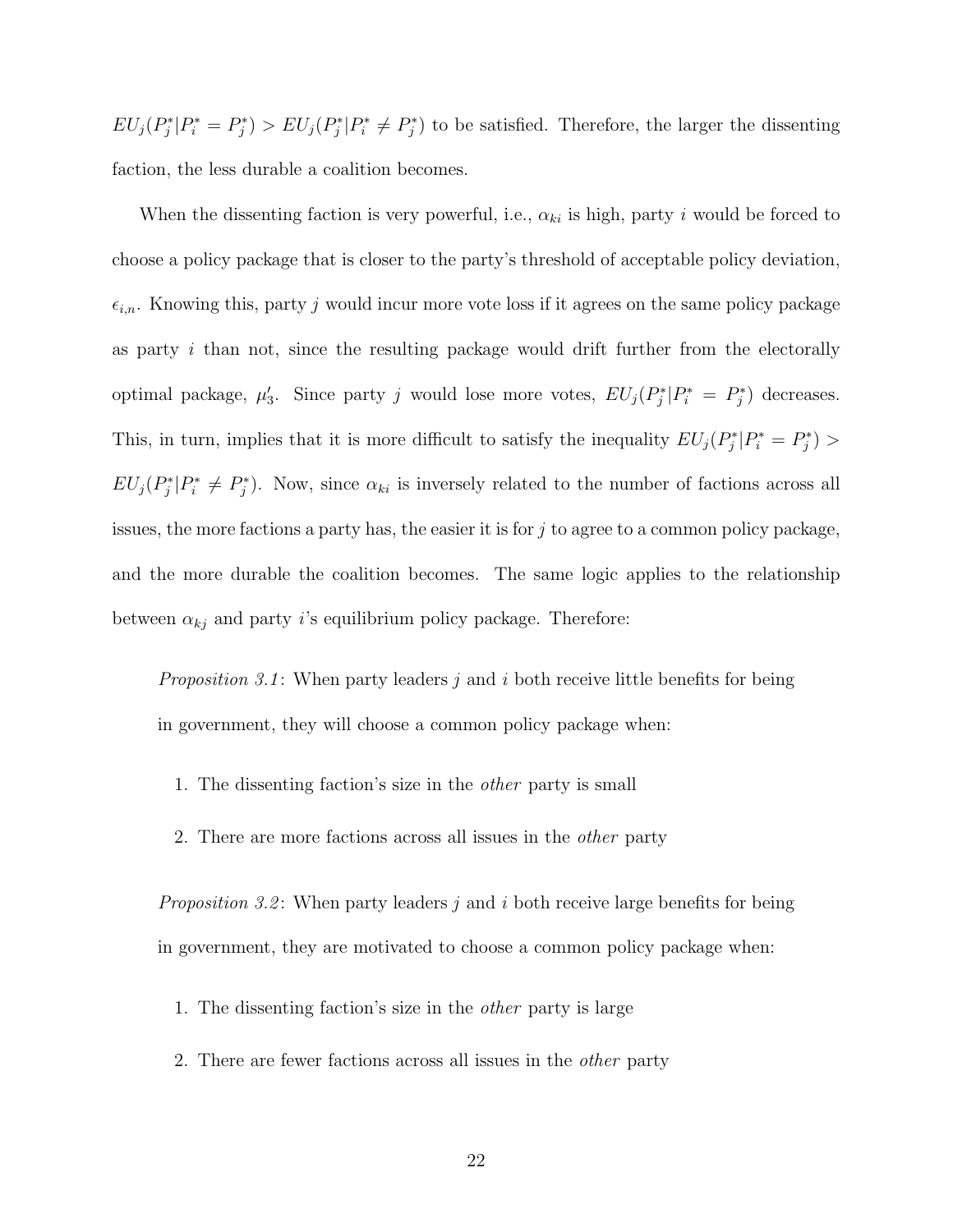## Discussion

In this paper, I have argued that factions can guard a coalition against coalition breakdown. My premise is that the higher the number of factions, the less powerful each faction is in its attempt to coerce the party to adopt its preferred position. I constructed a game of policy shock to show how, not surprisingly, the larger a dissenting faction is, the less motivated coalition parties are in forging a common policy package in response to a exogenous shock. Thus, a coalition becomes less stable when the dissenting faction is large. However, counterintuitively, the more factions a party contains across issue areas, the more incentives there are for coalition parties to respond to the shock with a common policy package. Consequently, the coalition becomes more durable when its parties have more factions.

This paper contributes to the literature in coalition politics in twofold. First, instead of adopting the overarching left-right ideological scale, I disaggregate this measure into different policy areas. This not allow me to model coalition dynamics in a manner closer to empirical reality, but it also offers the possibility that factions form along issue lines. One only need to read media reports to discover that this reflects intraparty dynamics in the real world. The larger the party, the more issues there are in its policy agenda, and the more factions it may form along each of the issue dimension. The Swedish Social Democratic Party, for example, disagrees on the carbon fuel tax. It is also split along the traditional left-right dimension. Those who belong to the party's left faction, however, are not necessarily the same as those who support the carbon fuel tax. Disaggregating factions into issue areas would inevitably uncover more factions within a party, more so than if we disaggregate along the traditional left-right camps.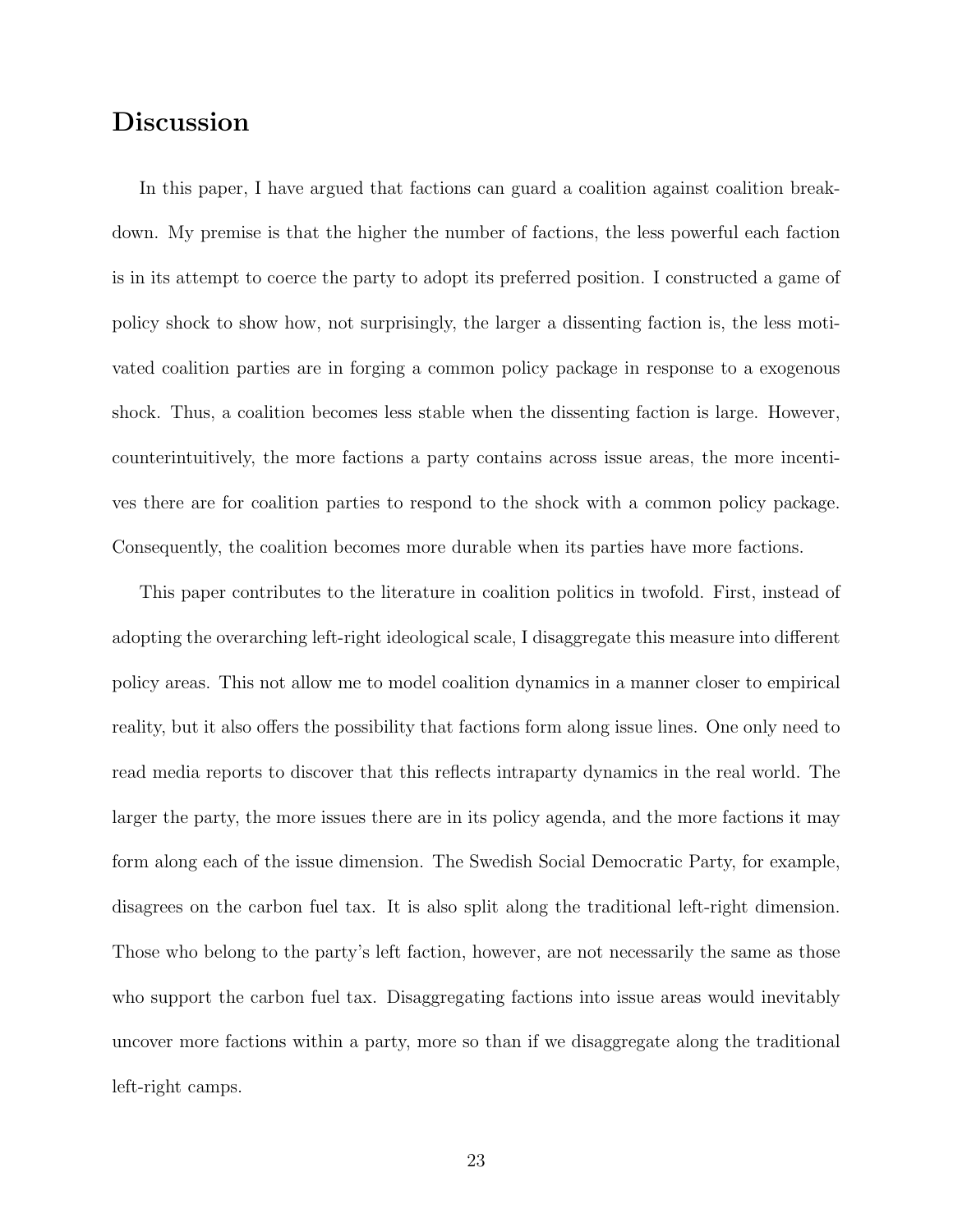Second, instead of assuming that intraparty conflict is necessarily damaging for a government's survival, I examine the potential collective action problems that exist within a party plagued with conflict. Although conflict may be damaging to a single-party majority government, in a coalition, the existence of many factions can allow government parties to respond adequately to policy shocks. Not only does it allow a the party leader to adopt a more electorally beneficial policy position, but, more importantly, it makes it easier for the other party to reach consensus. My model implies that the existence of factions need not shorten a coalition's lifespan. Instead, it may help protect the coalition against exogenous policy shocks.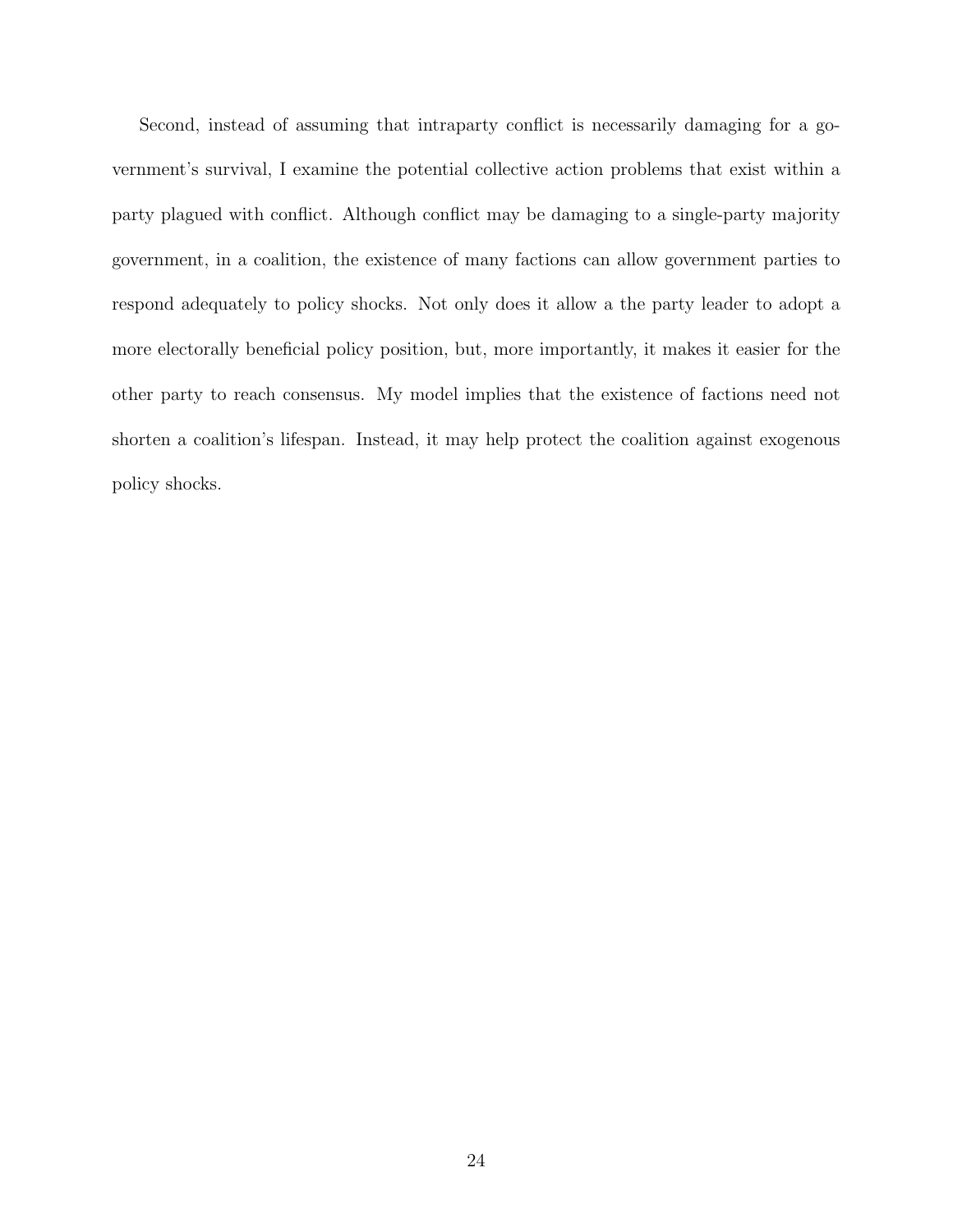## 1 References

Bawn, Kathleen. 1999. "Constructing 'Us': Ideology, Coalition Politics, and False Consciousness." American Journal of Political Science 43 (2): 303-334.

Bawn, Kathleen, and Frances Rosenbluth. 2006. "Short versus Long Coalitions: Electoral Accountability and the Size of the Public Sector." American Journal of Political Science 50 (2): 251-265.

Browne, Eric C., John P. Fendreis, and Dennis W. Gleiber. 1984. "An 'Events' Approach to the Problem of Cabinet Stability." Comparative Political Studies 17 (1): 167-197.

Diermeier, Daniel, and Timothy J. Feddersen. 1998. "Cohesion in Legislatures and the Vote of Confidence Procedure." American Political Science Review 92 (3): 611-621.

Diermeier, Daniel, and Antonio Merlo. 2000. "Government Turnover in Parliamentary Democracies." *Journal of Economic Theory* 94: 46-79.

Diermeier, Daniel and Randolph T. Stevenson. 1999. "Cabinet Survival and Competing Risks." American Political Science Review 43 (4): 1051-1068.

Diermeier, Daniel and Randolph T. Stevenson. 2000. "Cabinet Termination and Critical Events." American Political Science Review 94 (3): 627-640.

Druckman, James N. 1996. "Party Factionalism and Cabinet Durability." Party Politics 2 (3): 397-407.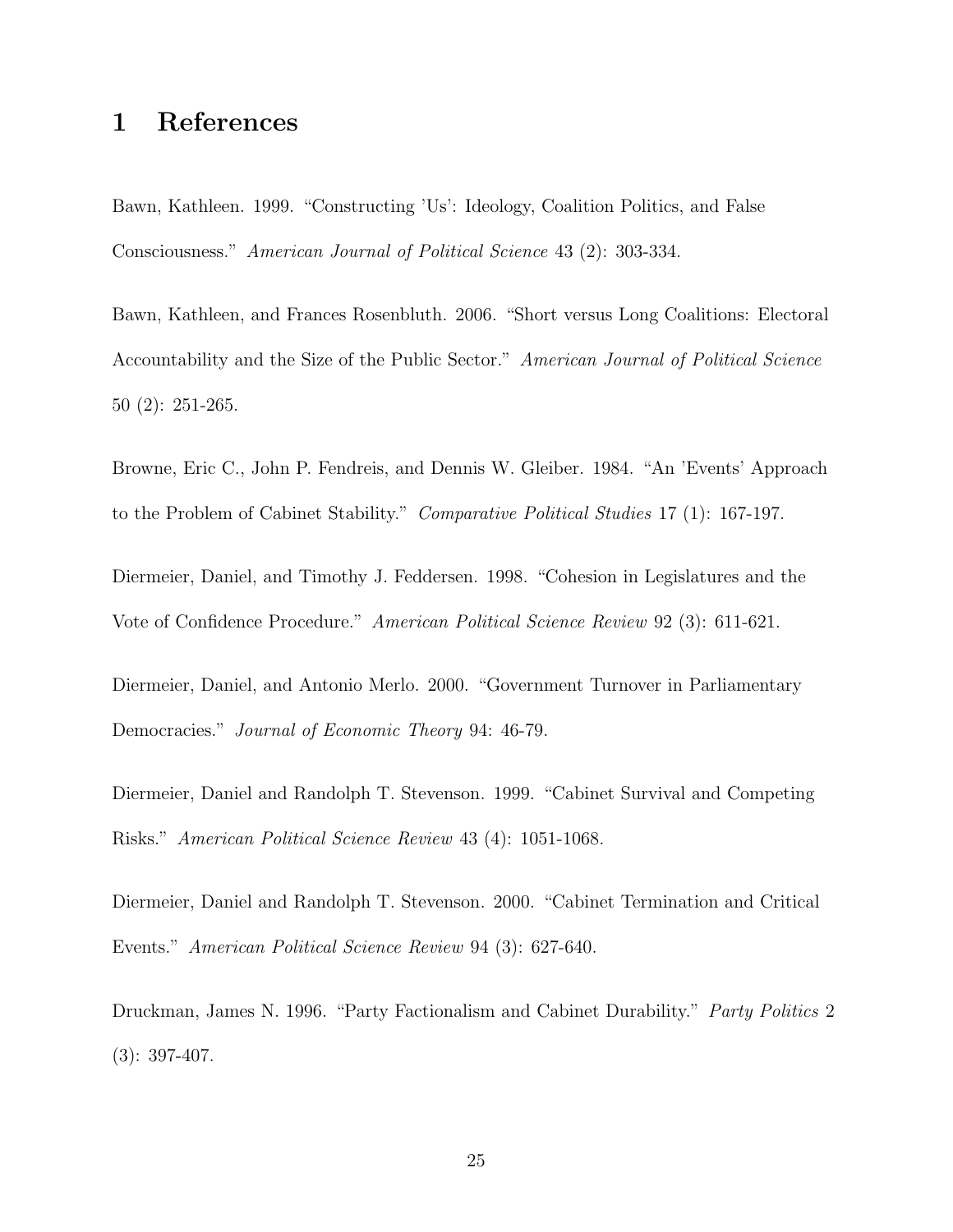King, Gary, James E. Alt, Nancy Elizabeth Burns, and Michael Laver. 1990. "A Unified Model of Cabinet Dissolution in Parliamentary Democracies." American Journal of Political Science 34 (3): 846-871.

Laver, Michael. 2003. "Government Termination." Annual Review of Political Science 6: 23-40.

Laver, Michael. 1999. "Divided Parties, Divided Governments." Legislative Studies Quarterly 24 (1): 5-29.

Laver, Michael, and Ian Budge eds. 1992. Party Policy and Government Coalitions. New York: Palgrave MacMillan.

Laver, Michael and Norman Schofield. 1998. *Multiparty Government: The Politics of* Coalition in Europe Ann Arbor: University of Michigan Press.

Laver, Michael, and Kenneth A. Shepsle. 1990. "Coalitions and Cabinet Government." American Political Science Review 84 (3): 873-890.

Laver, Michael, and Kenneth Shepsle. 1996. Making and Breaking Governments. New York: Cambridge University Press.

Lupia, Arthur, and Kaare Strøm. 1995. "Coalition Termination and the Strategic Timing of Parliamentary Elections." American Political Science Review 89 (3): 648-69.

Martin, Lanny W., and Georg Vanberg. 2004. "Policing the Bargain: Coalition Government and Parliamentary Scrutiny." American Journal of Political Science 48 (1): 13-27.